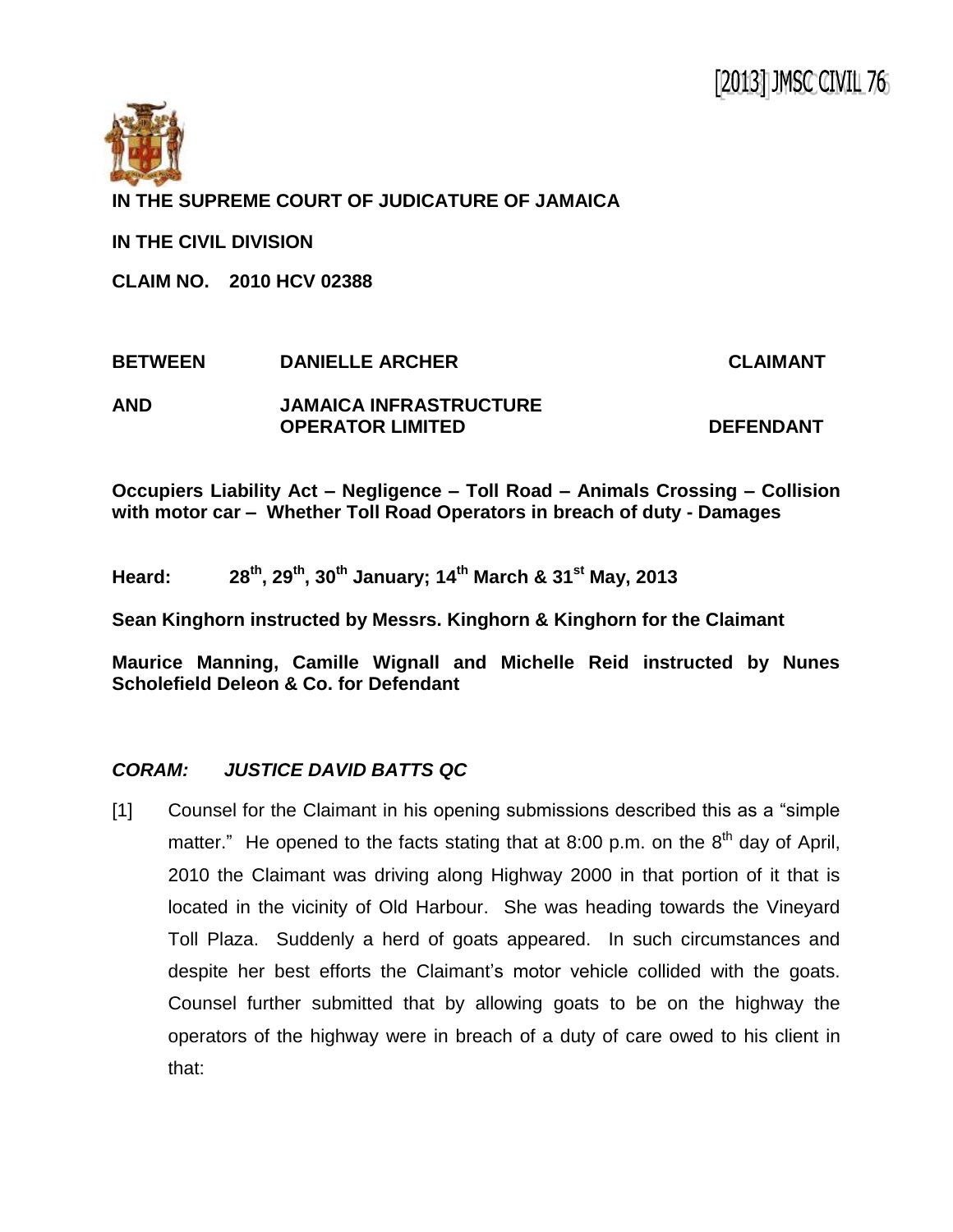- a) The road was not properly lit
- b) There was no warning given about the presence or possible presence of goats on the road.
- c) Goats ought not to have been on the road
- [2] The claim as filed relied upon
	- a) Breach of the Occupiers Liability Act
	- b) Negligence
	- c) Breach of Contract

The Particulars of Claim dated  $8<sup>th</sup>$  May 2010 list the following Particulars of Negligence –

- i) Causing or allowing the said herd of goats to come unto the said Highway.
- ii) Causing or allowing the said herd of goats to collide with the Claimant as she drove along the said Highway.
- iii) Failing to take reasonable steps to prevent the said herd of goats coming unto the said Highway.
- iv) Leaving the said herd of goats along the said Highway unattended and unrestricted
- v) Suffering the said goats to remain upon the highway
- vi) Allowing the said goats to remain upon the highway
- vii) Failing to take reasonable care to prevent loss, damage and injury to the Claimant in her lawful use of the said Highway.
- viii) Failing to detect the presence of the said goats along the said **Highway**
- ix) Failing to take reasonable care to institute and maintain an efficient and effective patrol system (whether mobile electronic or otherwise) that would detect the presence of the said goats along the said Highway.
- x) Maintaining and controlling the said Highway in such a manner that the said herd of goats were able to come unto the said Highway, remain there undetected and consequently cause a collision with the Claimant's motor vehicle.
- xi) Causing the Claimant to collide with the said goats or vice versa.
- [3] The particulars of Breach of Occupiers Liability Act are as follows: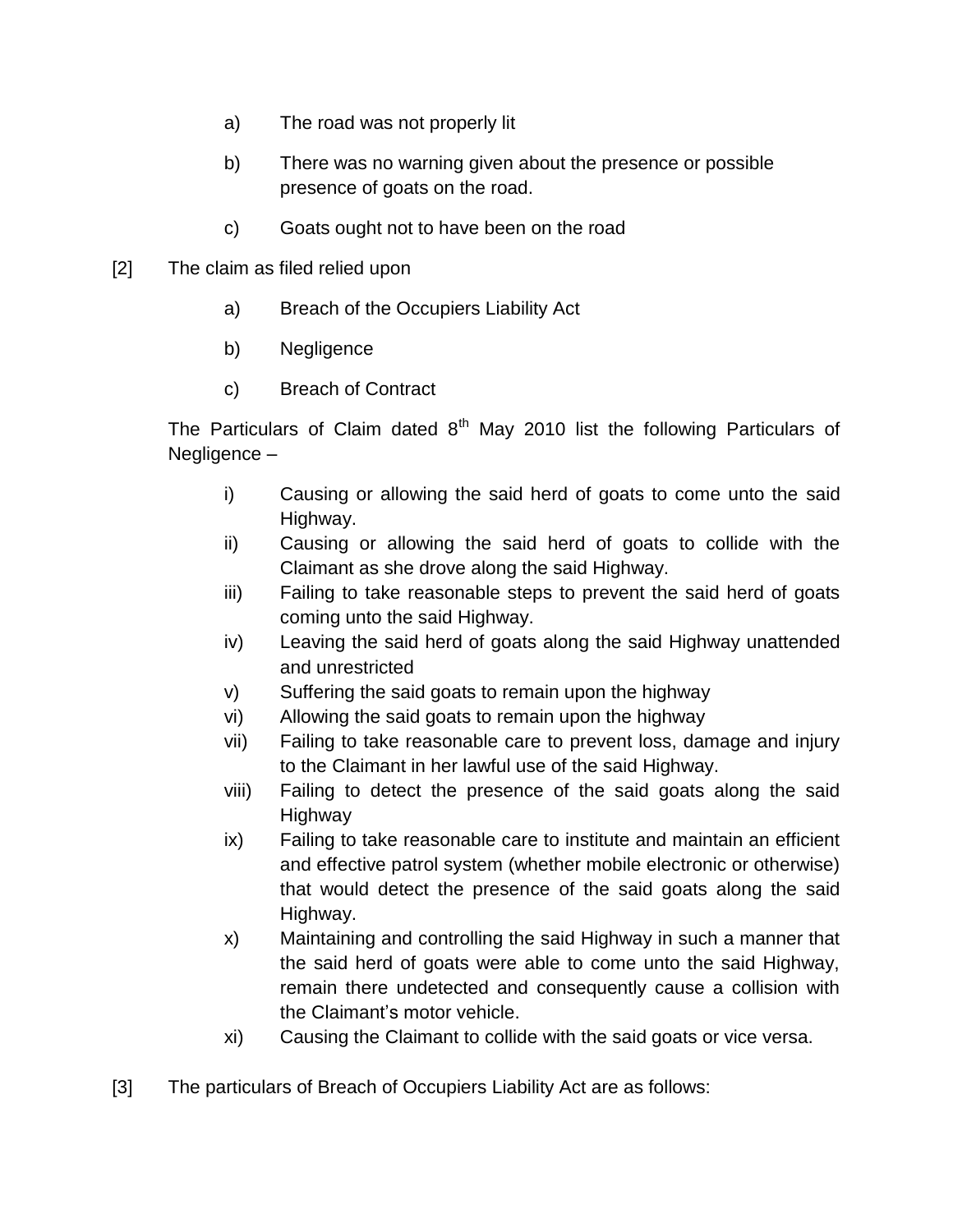- (i) [The Claimant repeats the Particulars of Negligence set out in paragraph 5 above].
- (ii) Failing to provide any lighting along the particular area of the said Highway 2000 where the Claimant collided with the said goats.
- (iii) Failing to provide adequate and/or sufficient and/or proper lighting along the particular area of the said Highway 2000 where the Claimant collided with the said goats.
- (iv) Maintaining the particular area of the said Highway 2000 where the collision occurred in a dark, dangerous and unsafe condition.
- (v) Failing to erect signs or give any notice or adequate notice or warning that the particular area of the said Highway was dark, dangerous and unsafe.
- (vi) Failing to warn the Claimant, whether by the use of conspicuous signs or otherwise, of the potential for goats or other animals along the said Highway.
- (vii) Failing to warn the Claimant, whether by the use of conspicuous signs or otherwise, of the potential for goats or other animals to be present along the said Highway.
- (viii) Constructing or maintaining the said Highway in an unsafe, dangerous and defective manner so as to allow animals to access the said Highway.
- (ix) Instructing and advising the Claimant that she was able to travel at a speed not exceeding 110 kmh along the said Highway when such a speed limit was manifestly unsafe in the circumstances having regard to the presence of animals along the said Highway.
- (x) Instituting, maintaining a speed limit along the said Highway which was manifestly dangerous and unsafe in the circumstances.
- (xi) Failing to warn the said Claimant who was an invitee of the Defendant in the using of the Highway 2000 of the dangers of the said Highway.
- (xii) Failing to take such care as in all the circumstances was reasonable to see that the Claimant would be reasonably safe in using the said Highway 2000 for the purposes for which she was invited or permitted by the Defendant to be on the said Highway.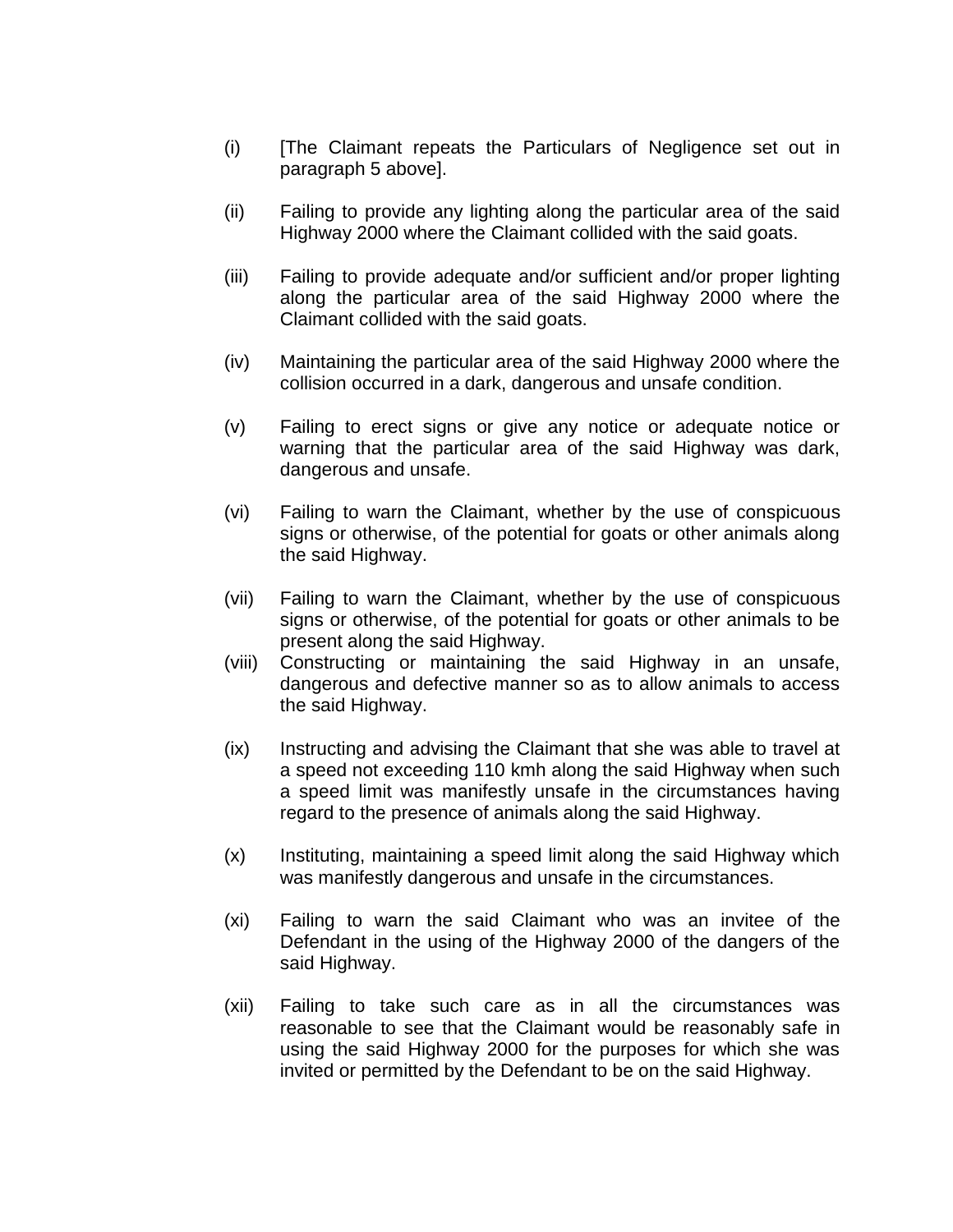- [4] Paragraphs 7 to 9 in the Particulars of Claim are as follows:
	- "7- Further, or in the further alternative, the Claimant claims against the Defendant for Breach of Contract. On or about the 8<sup>th</sup> day of April 2010, the Claimant entered into an Agreement with the Defendant whereby it was agreed that in consideration of the Claimant paying a Toll to the Defendant, the Claimant would be permitted to drive on the said highway 2000 in the parish of St. Catherine.
	- 8- It was an implied term of the said Agreement that the said Highway would be managed, controlled and maintained by the Defendant in such a manner that the Claimant would not be exposed to unnecessary and foreseeable risks of injury and danger.
	- 9- In breach of the said Agreement the Defendant have failed and/or refused to take reasonable care to control, maintain and manage the said Highway in such a manner so as not to expose the Claimant to unnecessary and unforeseeable risks of injury and/or danger. In particular, on or about the  $8<sup>th</sup>$  day of April, 2010 as the Claimant drove her motor vehicle registration number 2685 FD along the said Highway 2000, the Defendant caused and/or permitted the Claimant to collide with a herd of goats which were left unattended and unrestricted along the Highway 2000 by the Defendant.
- [5] By way of Defence filed on the  $24<sup>th</sup>$  June 2010 the Defendant stated, in paragraph 3 that on or about the  $11<sup>th</sup>$  April, 2010 it received a report that the Claimant had a collision with a herd of goats while driving along the Highway 2000 in the vicinity of the Vineyard Toll Plaza, but stated,

"The Defendant neither admits nor denies the allegations made therein as it does not know if they are true and will require the Claimant to provide strict proof thereof."

[6] The Defence denied negligence, breach of the Occupiers Liability Act and breach of contract. The Defendant averred that the responsibility was to take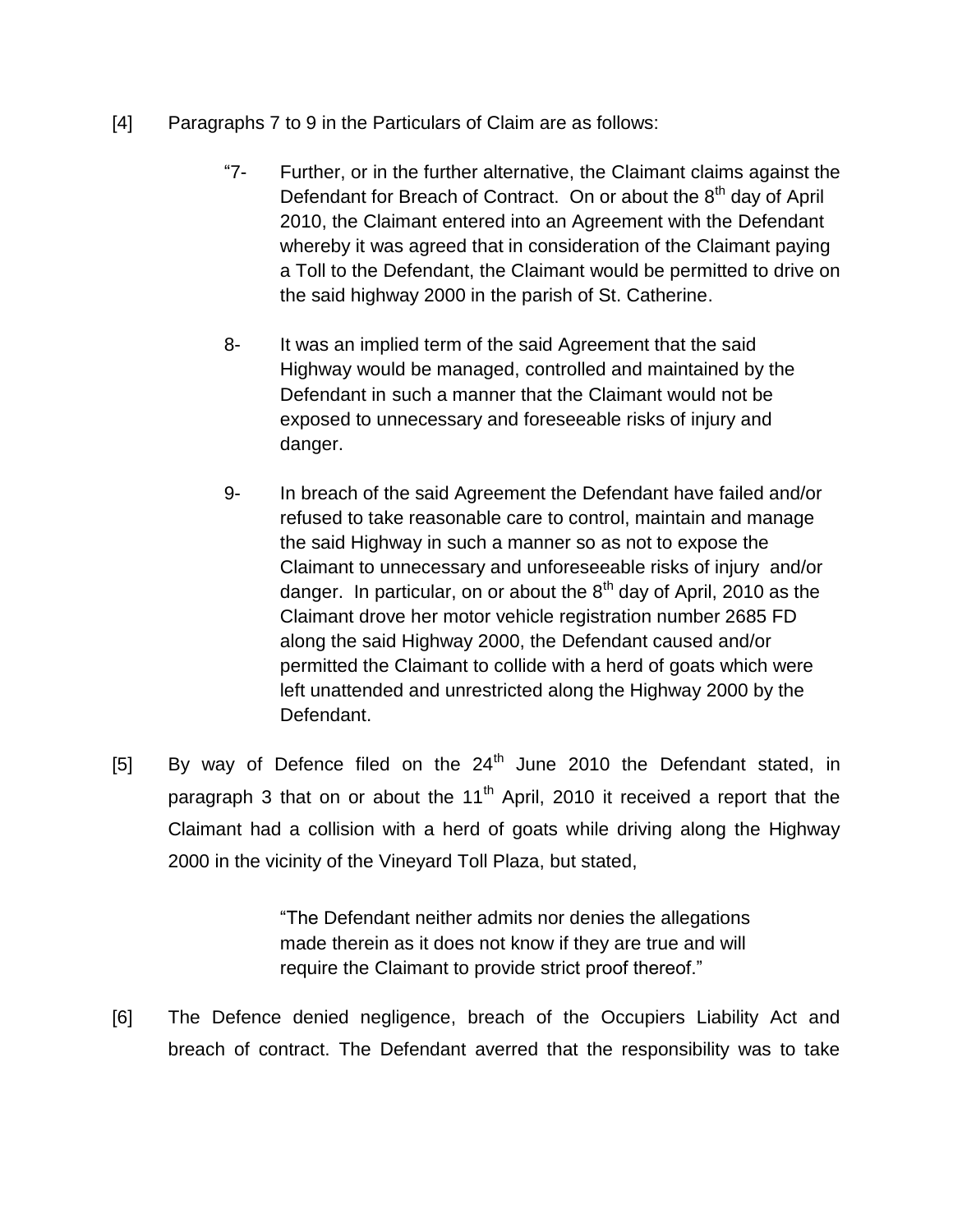reasonable steps to prevent loss damage or injury to the motorists using the highway. They allege that the following constituted such reasonable steps:

- a) the installation of lattice grills at entry and exit ramps
- b) the erection of fences along the entire corridor of the highway
- c) regular patrols by safety officers along the highway corridor to remove obstacles, living or inanimate that may pose a safety risk
- d) erection of signs along the highway clearly indicating that no animals are allowed on the highway
- [7] The Defendant alleged that motorists are advised to drive at a speed within the speed limit at which they are able to manage operate control and/or manoeuvre their vehicle for the safety of themselves and other motorists. It was alleged also that the Claimant caused or contributed to the alleged collision in that she:
	- a. Drove at an excessive speed.
	- b. Drove at a speed which was dangerous and manifestly unsafe in the circumstances.
	- c. Failed to have any or any proper lookout
	- d. Failed to have any regard for her safety and other motorist while using the highway.
	- e. Failed to acknowledge that she should drive on the roadway at a safe speed in order to take evasive action, if necessary.
	- f. Failed to manage, operate, control and/or manoeuvre the said motor vehicle so as to avoid the alleged collision.
	- g. Failed to maintain an appropriate or reasonable speed that would allow her to avoid the alleged collision especially in these circumstances.
	- h. Failed to stop, swerve, brake and/or slow down so as to avoid the said collision.
	- i. Causing her motor vehicle to collide with the alleged herd of goats.
- [8] The Defendant although admitting that the Claimant paid a toll and was permitted to drive on Highway 2000 required the Claimant to prove that there was an agreement between the parties and the terms of the agreement if any.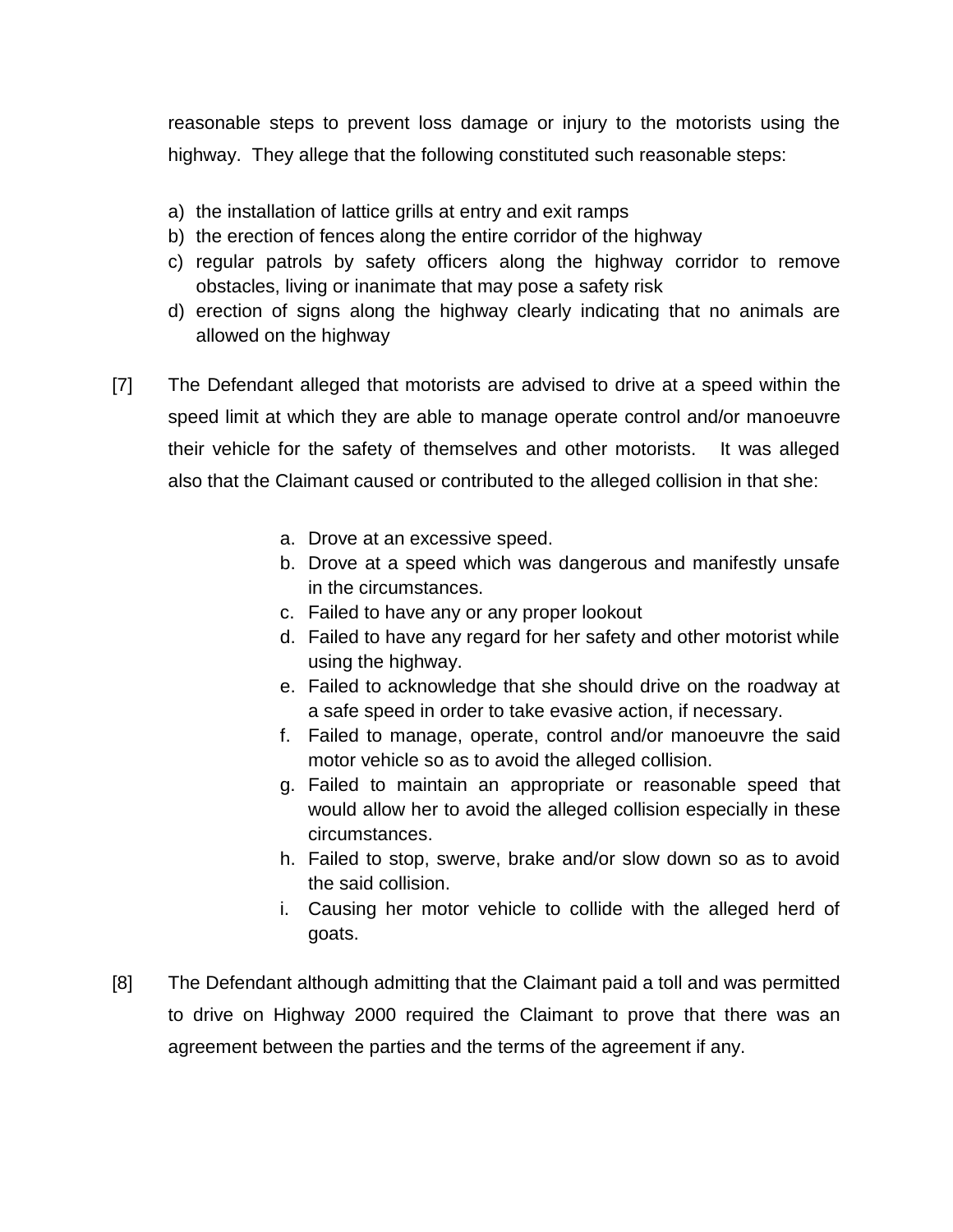- [9] At commencement the Defendant indicated agreement with the medical reports of Dr. Clifton Reid and these were tendered and admitted by Consent as Exhibit 1(a) Report dated  $5<sup>th</sup>$  May 2010 and Exhibit 1(b) Corrected Report dated  $5<sup>th</sup>$  May 2010.
- [10] The Claimants' attorney indicated that his first witness would be Everton Thorpe, the person who filmed certain video footage. Defendant's counsel objected on the basis that:
	- a) No witness statement had been served
	- b) There was no evidence the video footage was contemporaneous
	- c) A notice of objection had been filed.

Claimant's counsel responded by saying that the Claimant's witness statement had referred to the video footage and that the only reason for calling Mr. Thompson was to satisfy the Notice of Objection to the footage going into evidence. The video footage had been disclosed and served upon the Defendants. The Defendant's counsel then submitted that the Claimant should give her evidence before the video/footage.

[11] I ruled that the videographer would be allowed to give evidence to put in evidence the video. In the first place the video was like any other document and where notice of objection is served pursuant to the Evidence Act then the person seeking to rely on it has to either prove the document by conventional means or bring evidence to show that one of the statutory exceptions applied. The Claimant had clearly elected to prove the document. Although it is best that this be done by a Witness Statement, I allowed it in this case as there is unlikely to be any surprises given that it is a video which speaks for itself and which had been served upon the Defendant. The Defendant has not complained of short service or surprise. I allowed the videographer to give his evidence in chief orally. The order of witnesses was a matter for the Claimant and there was no unfairness indicated if the videographer gave evidence first.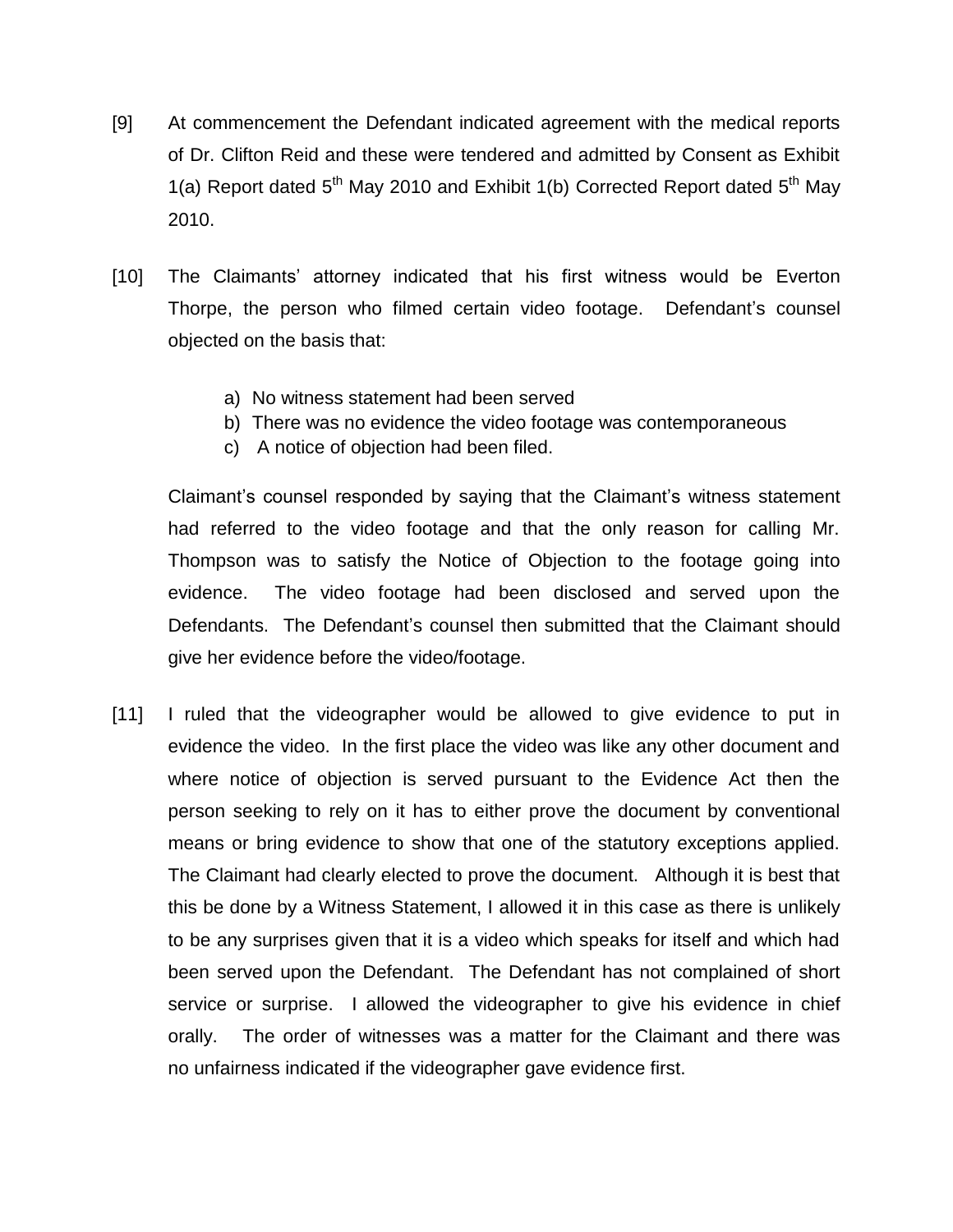- [12] He gave his name as Everton Thorpe and was duly sworn. He described himself as a videographer. He described the equipment he used to do the videotape as a small PD170 Sony Camera and described how it was operated. He described his experience and training. He stated that he did footage on highway 2000 on the  $17<sup>th</sup>$  February 2012 and explained the circumstances that led him to do so, in that he received a call from Mr. Sean Kinghorn Attorney at Law who required his services. He described where they went, what they saw and how and what he recorded. He had the master tape of the recording in his possession and he had the equipment which would enable him to project it on a screen.
- [13] The Defendant's Attorney objected to audio on the tape being played as it contained hearsay and prejudicial statements from persons who were not present or available for cross examination. The Claimant's counsel agreed and instructed that the sound be turned off when the tape was to be played. The videographer was also asked to give details of the locations from which he filmed. This he did.
- [14] The video [without audio] was admitted as exhibit 3 and was played in court. It is fair to say that the footage revealed several holes in the fencing along the highway, some large enough for a human being to easily pass through. Animals were also shown as well as a section of fencing that was down.
- 15. When cross examined Mr. Thorpe admitted that when contacted by Mr. Kinghorn he already knew about the problem of goats straying onto the highway, but he had not looked into it as a media story before. He admitted that his intent was to get footage to carry it on TVJ. He denied that the footage shown to the court had been edited. The video was never shown on national television as he had not submitted it for TV news. He was cross examined about the location and as to whether it was Mr. Kinghorn who showed him where to film. He admitted that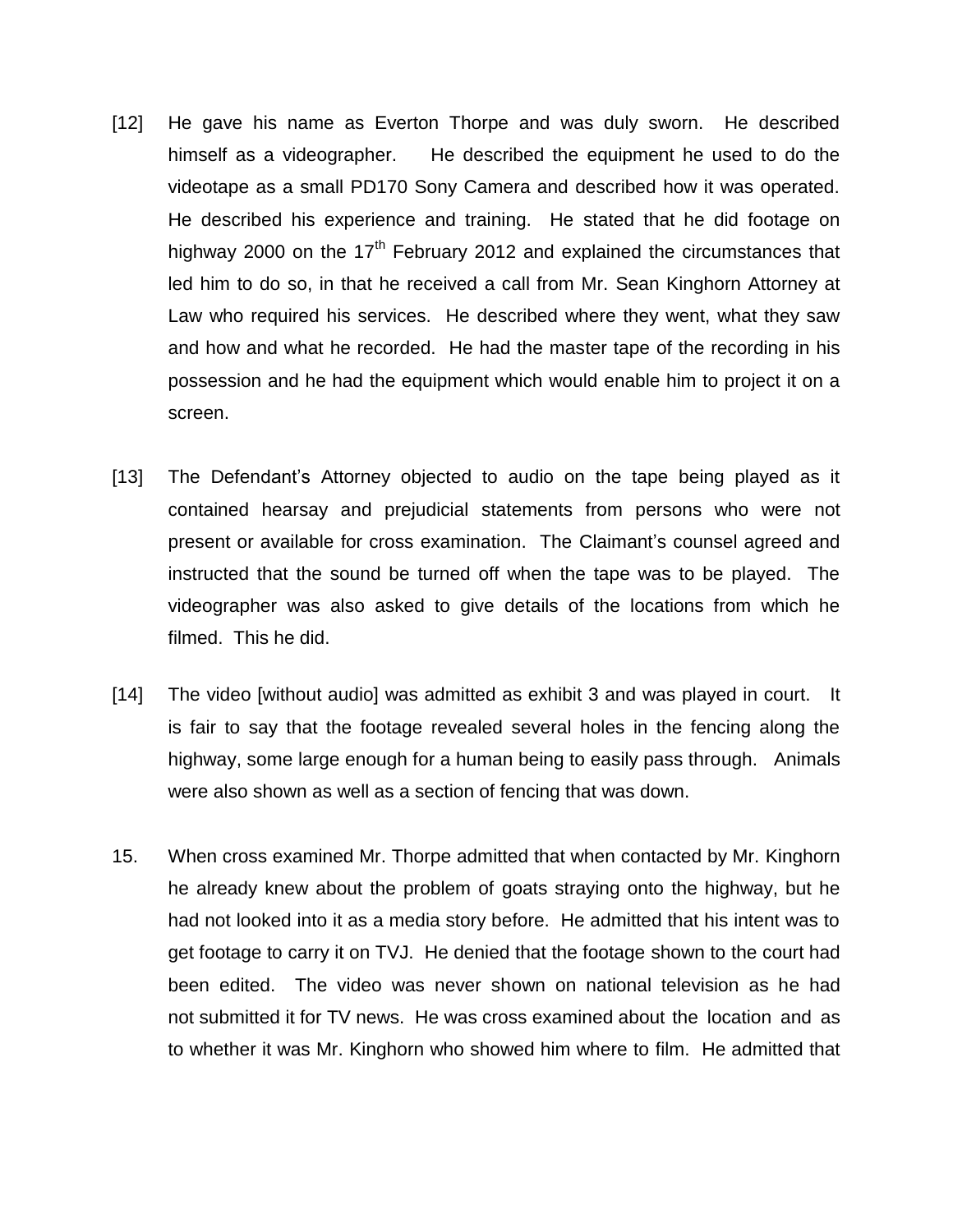"both persons" told him where to film. He admitted he did not drive and film the entire fence along the toll road. He admitted seeing signs and cattle traps.

- 16. In re-examination the witness stated that the reason he had not submitted the film to TVJ was because he wanted a comment from the Toll authority before publishing the story. He was awaiting more information.
- 17. The Claimant Danielle Archer, then gave evidence. Her witness statement dated 10<sup>th</sup> November 2010 was allowed to stand as her evidence in chief. That statement details the fact that she is an attorney-at-law with one home in Mandeville and one in Kingston. Her duties often take her to St. Catherine. On the  $8<sup>th</sup>$  April 2010 she journeyed to the Old Harbour branch office of Kinghorn and Kinghorn. She drove her 2007 Suzuki Grand Vitara and travelled by way of Highway 2000. Upon completing her assigned tasks she left the office about 8:00 p.m. and drove onto Highway 2000. She was alone in her vehicle but Mr. Kinghorn and his driver David Reid travelled in Mr. Kinghorn's vehicle "some distance" ahead of her. She drove in the direction of Spanish Town. She was in the left lane of the road and travelled at approximately 35 – 45 mph. Her headlights were on but there were no lights along the road. She then states,

"I suddenly saw a herd of goats dashing across the path of my vehicle. When I saw this herd of goats they were already into the path of my car and no more than 1 or 2 feet from the front of my vehicle. I immediately applied my brakes but because the goats were already in front of my vehicle and were already so close to the front of my vehicle, I collided with the herd of goats and actually ran over some of the goats.

[18] At paragraph 20 of her witness statement the Claimant says:

"Subsequent to my accident occurring I have walked along several areas of the highway with my attorney. I have noted several areas along the Highway where the protective fencing along the highway is defective because of huge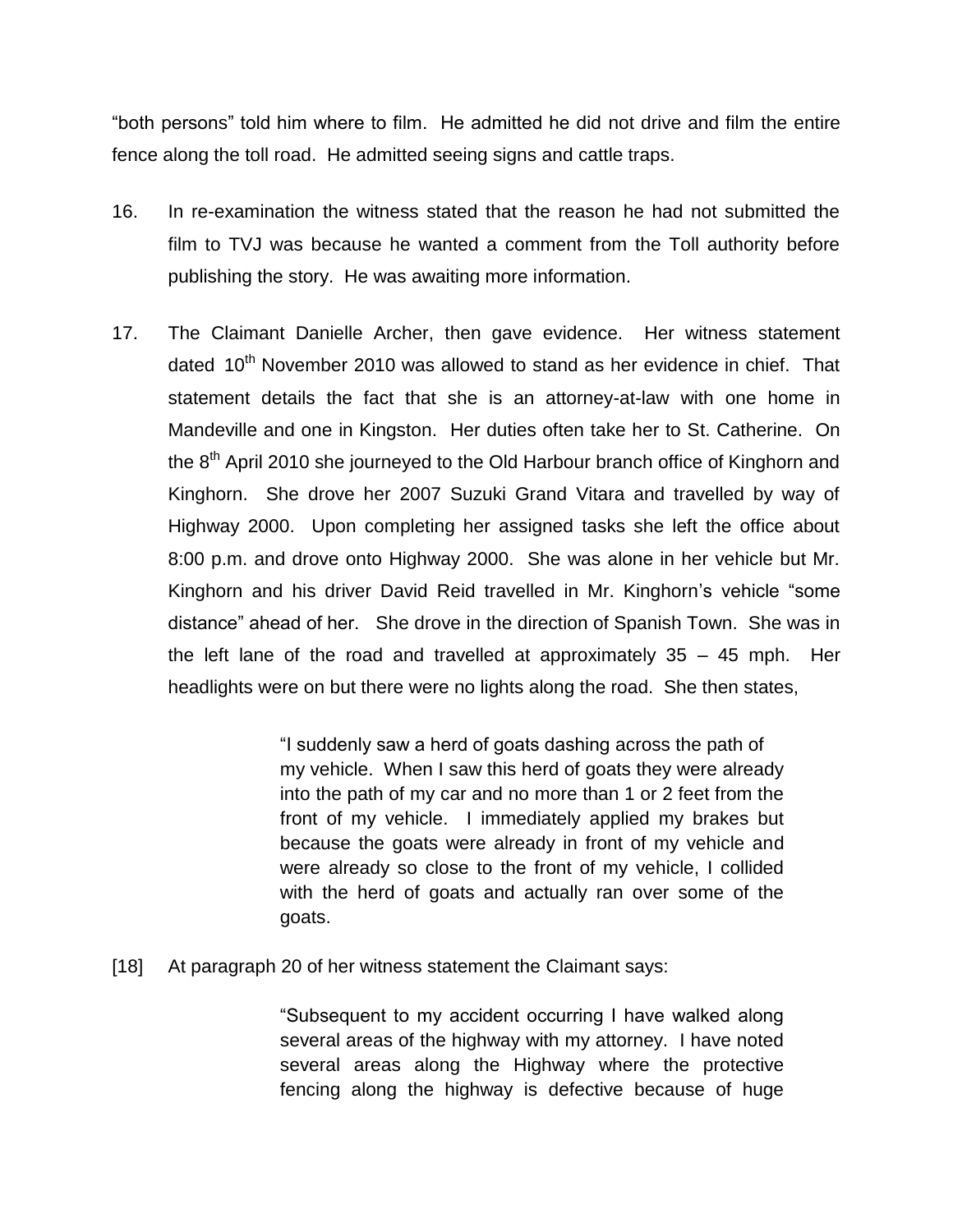holes. Having seen these defects in the highway I have returned with my attorney and a videographer who has filmed the areas where we have seen defects in the protective fencing. While looking at these areas I saw goats, just like the ones that ran in front of my vehicle, come through the defective fencing and come unto (sic) the property of the highway. One of the areas where there is need to repair the fencing along the highway is the area that my accident with the goats occurred. I have viewed this video and should I see it again I would be able to identify."

- [19] Her statement also details her personal injuries loss and damage.
- [20] When cross examined she gave further details of the exact location of the incident. She indicated that her car's headlamps were on the high beam at the time and her visibility was about a car length and a half. The distance was pointed out and measured with a tape measure at about 36 feet. It should be noted that the witness had earlier described the distance as 6 feet and when asked whether it was a misjudgment said,

"I am not good at distances."

[21] The Claimant indicated that Mr. Kinghorn's vehicle was about 2 car lengths ahead of hers in the right lane. Other vehicles were way ahead of hers. Vehicles had passed her both before and after the accident. She described the road conditions as good. She admitted that she travelled on that road at least once per week. The witness was asked whether prior to the accident she had seen signs of animals on the toll road. She responded,

> "I never noticed goats on the road. I never noticed it before the incident."

[22] The witness was asked whether prior to the accident she had heard that the Toll road fencing was being vandalized. She answered in the negative. She was asked how far away was the herd of goats when she first saw it, and answered 1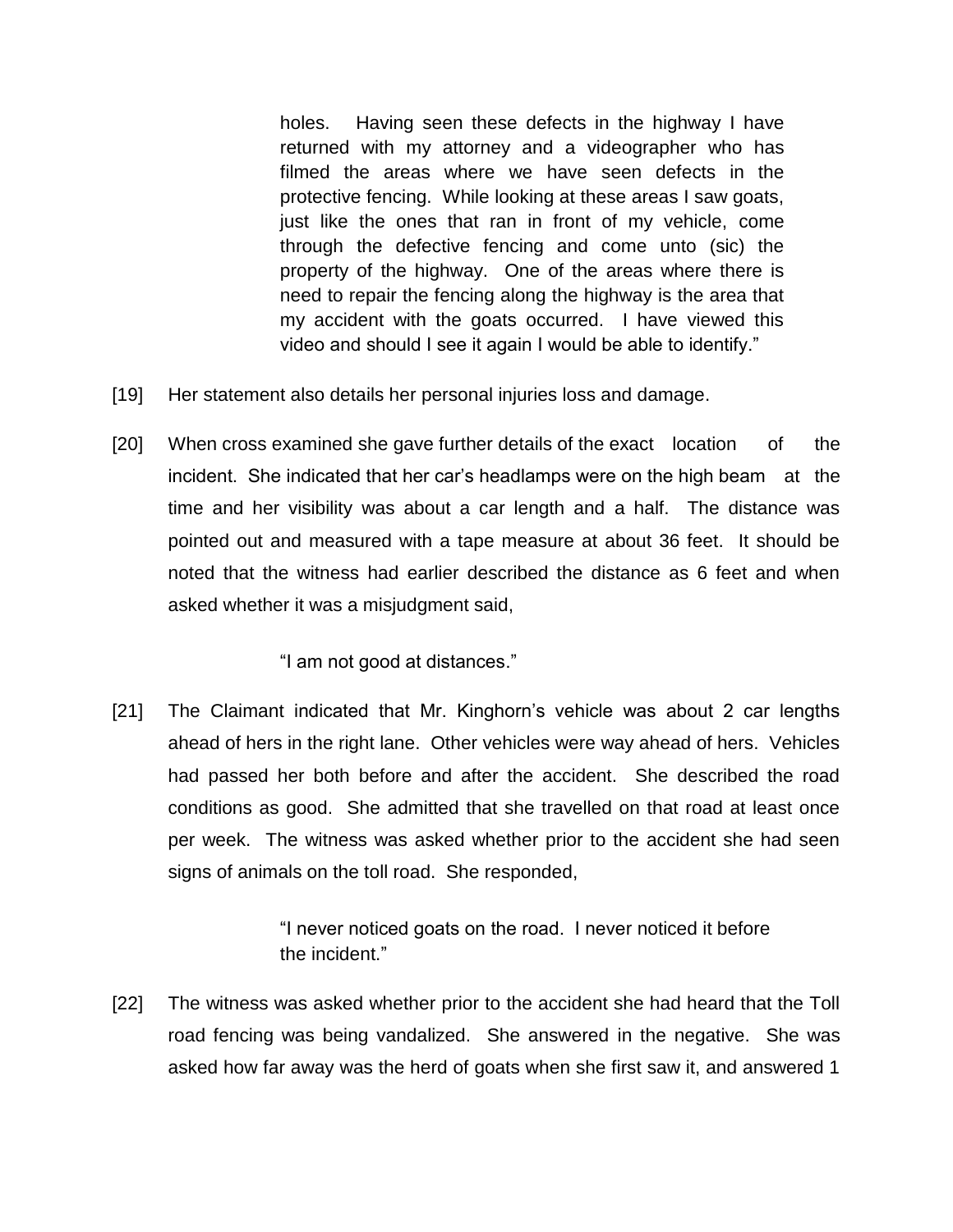to 2 feet. She was asked to point out the distance and when this was done and measured it was 6 feet 7 inches. The following exchange occurred,

- "Q. So when you first saw goats they were in the roadway in front of you
- A. Yes
- Q. All were in front of you
- A. Yes
- Q. Were you doing anything else? On cell phone
- A. No
- Q. Listening to music
- A. No
- Q. Following right behind Mr. Kinghorn's vehicle
- A. Yes
- Q. You had no opportunity to observe goats before you saw goat moving in front of you
- A. Correct"
- [23] The witness was also crossed on the pleading in her Particulars of Claim. There she had described the goats as "cantering along" the highway. The witness said "cantering" meant running and the goats were running across the highway. The following exchange occurred,
	- "Q. You understand the difference between 'along' and 'across'
	- A. When use singularly
	- Q. Along and across what difference
	- A. Along different from saying cantering along
	- Q. Cantering along is different from cantering across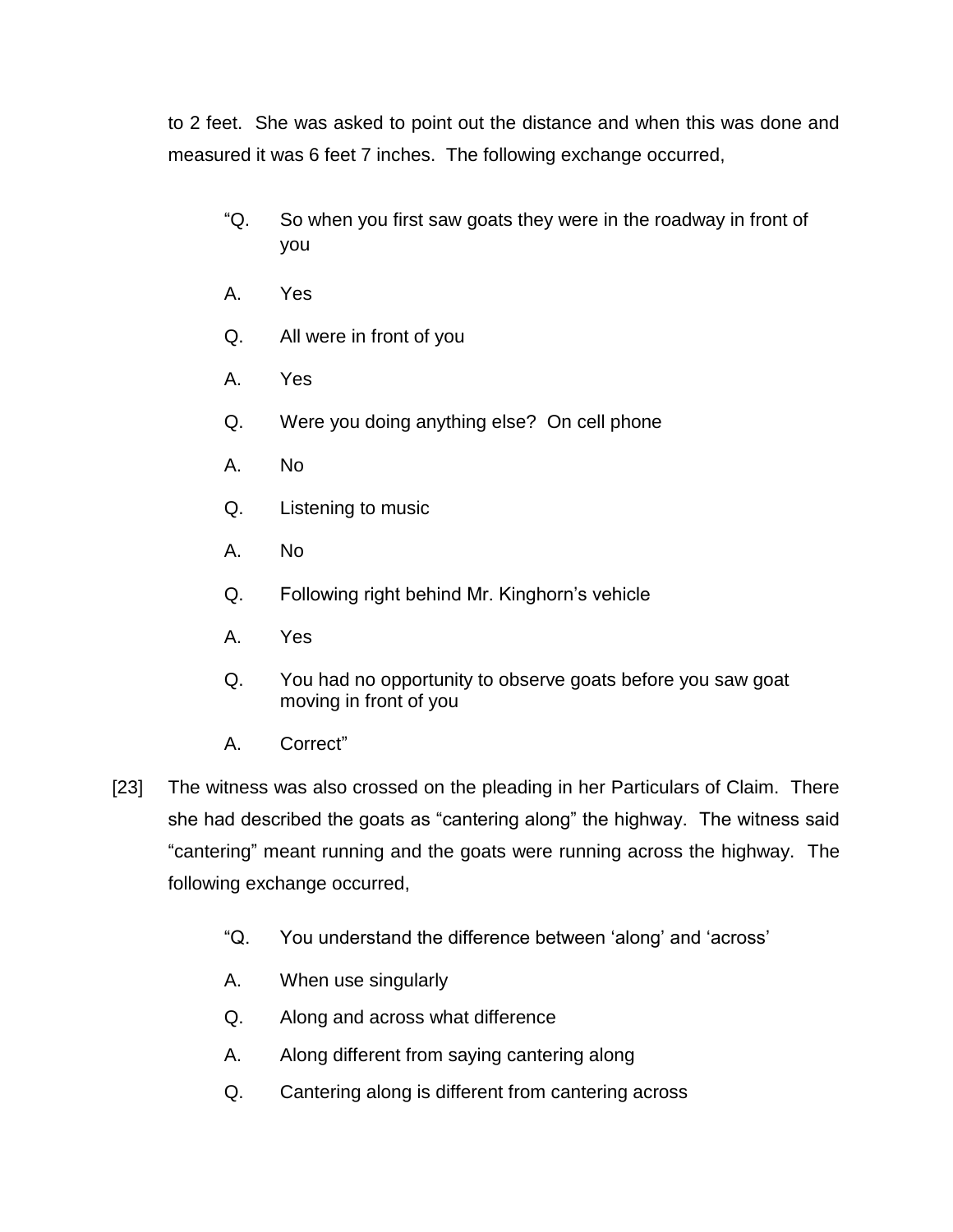A. No"

- [24] The witness was also asked her speed prior to the accident and answered 35 45 mph. The following exchange occurred:
	- "Q. Road was dark, you felt it was safe speed
	- A. yes
	- Q. Based on your visibility that speed was safe
	- A. No
	- Q. You felt sure that you could safely stop if required to do so in an emergency.
	- A. (Pause) I could stop depending on the circumstances
	- Q: Did you feel sure about that
	- A. The circumstances dictate whether or not I could stop
	- Q. you recognize it was dark and on a dark road that an emergency can arise.
	- A. Yes
	- Q. Did you feel the speed you were travelling that you could stop if an obstacle was in front of you.
	- A. Yes if something before me in visibility of headlights I could stop."
- [25] The witness was also asked about the width of her headlight beam and she responded that she could not say but it was within the lane she was in. She pointed out a distance which when measured came to 6.5 feet. It was suggested to her that she was driving at a speed that was too fast in the circumstances. Her response was to disagree. It was also suggested that she had failed to keep a proper lookout, and in her response she stated,
	- "A. The goats come from the right. I disagree
	- Q. When you were in left lane heading to Kingston.
	- A. Yes
	- Q. You say goats were to your right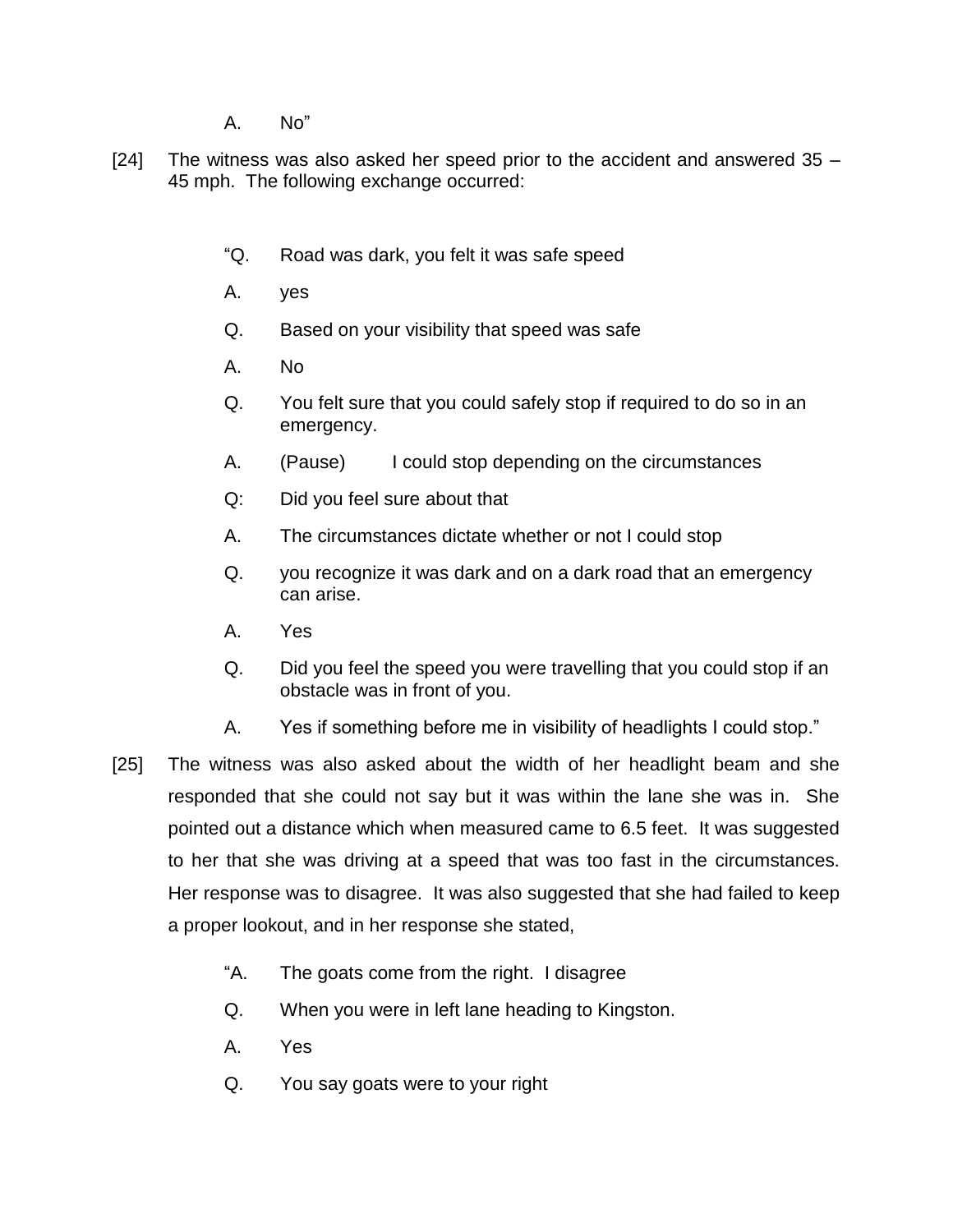- A. They appeared to be coming from right."
- [26] The Claimant was then asked whether there was a median in the road and she said yes but that it was not a solid concrete structure a part was metal and a part was concrete. The metal part she described as having spaces. The witness maintained that the goats suddenly appeared before her.
- [27] There was no reexamination but Claimant's Counsel sought permission to lead further evidence with regard to some photographs. Some 27 photos were marked 'A' for identity. When cross examined the witness stated that the photos were taken by her attorney Mr. Sean Kinghorn but that she had not been present when they were taken. The photos were never put in evidence.
- [28] In answer to the court the witness stated that the video footage was taken in February 2010 and that she was present. The Defendant's Counsel objected to that answer as the witness had not been shown the video when she gave evidence. Counsel also objected to the video being shown to the Claimant. The objection was overruled and the video shown to the witness. In answer to the court the witness indicated that what she observed on the video was 'basically' the same condition she observed in 2010.
- [29] When cross examined on the matters raised in her answer to the court, the witness indicated she was unaware of any steps taken between 2010 and 2012 to repair the fence. It was suggested there had been repairs and this was not agreed.
- [30] The case for the Claimant was closed subject to a Bundle of Agreed documents being put in.
- [31] In his opening submissions counsel for the Defendant stated that the question for this court is whether all reasonable steps had been taken in all the circumstances. The Defendant he said is not an insurer of persons using the highway. He said the Toll Road Act spoke to the applicable duties, and that the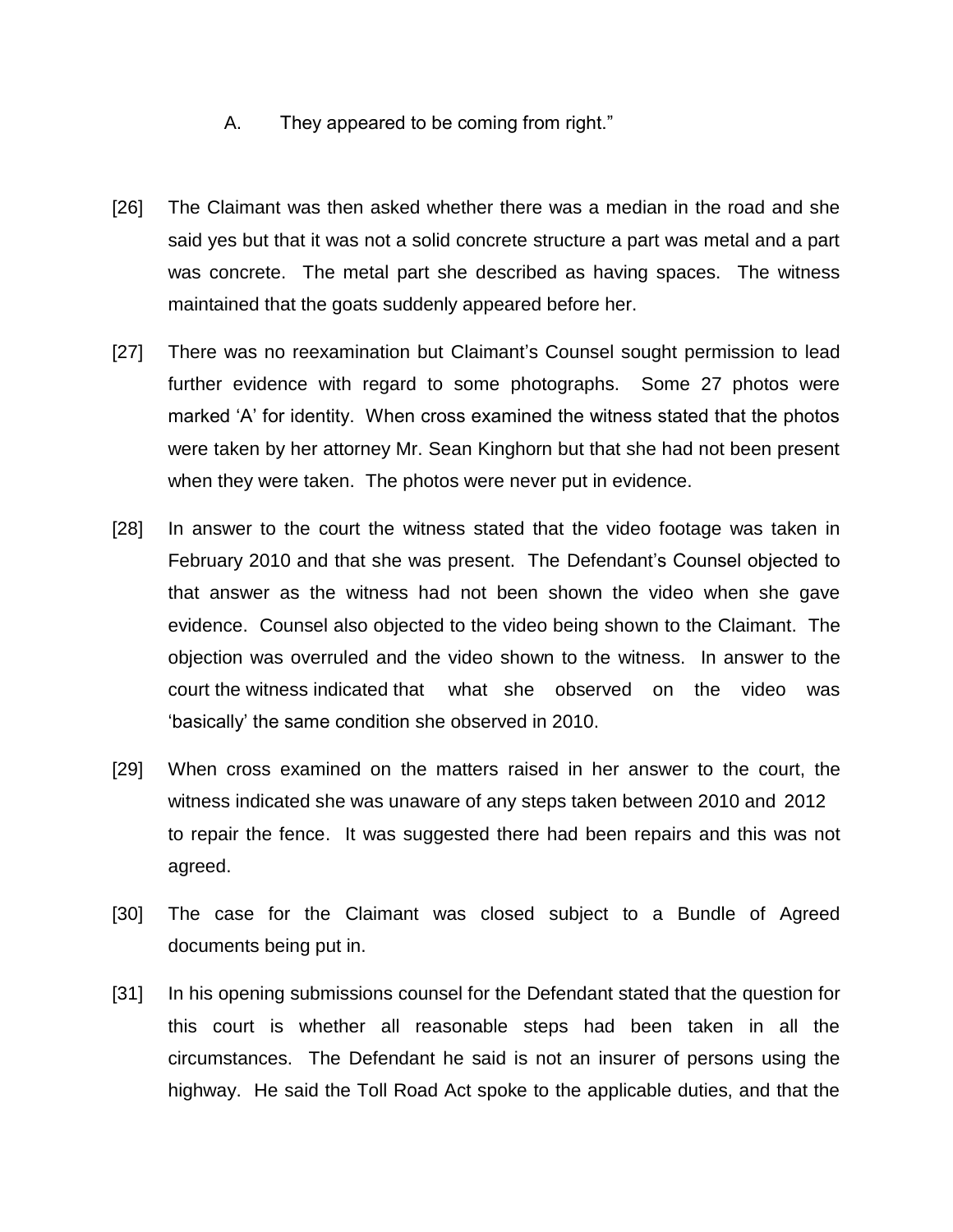Occupiers Liability Act did not apply. He admitted that the common law of negligence applied and stated that evidence would be lead to show the steps taken to secure the highway and the financial outlay in that regard. Alternatively the Defendant intended to rely on contributory negligence as there was a duty on the Claimant to be careful.

- [32] The Defendant's first witness was a Mr. Desmond Levy. He is the Operations and Maintenance Manager of the Defendant and has been working there for 10 years. His witness statement dated  $30<sup>th</sup>$  November 2012 was allowed to stand as his evidence in chief. However, I allowed his counsel to ask some further questions in chief relative to documents referred to in Para 24 of the statement.
- [33] Mr. Levy stated that there were several service manuals governing the operation of the highway. There was a patrol manual which applied in 2010. Also a maintenance schedule. This details a variety of tasks. The witness stated that he had developed the documents with the input of a number of engineers. An attempt was made to put a document before the witness but objection was taken that it infringed the best evidence rule and that there was a distinction between the maker of the document and the one who approved it.
- [34] In answer to questions to prepare a foundation for admission of the documents, the witness stated that there is an original manual with signatures. The following exchange occurred:
	- "Q. The original manual that existed in 2010 where is it?
	- A. The current documents supersedes that one but there is a summary page on the revised document indicating what revisions have taken place."

The witness further indicated that the older manuals had been destroyed and copies were not kept. He said however he could produce originals of the current versions of the manual. He would have to go to his office for them. The court therefore rose at 11:15 a.m. and resumed sitting at 12:10 p.m.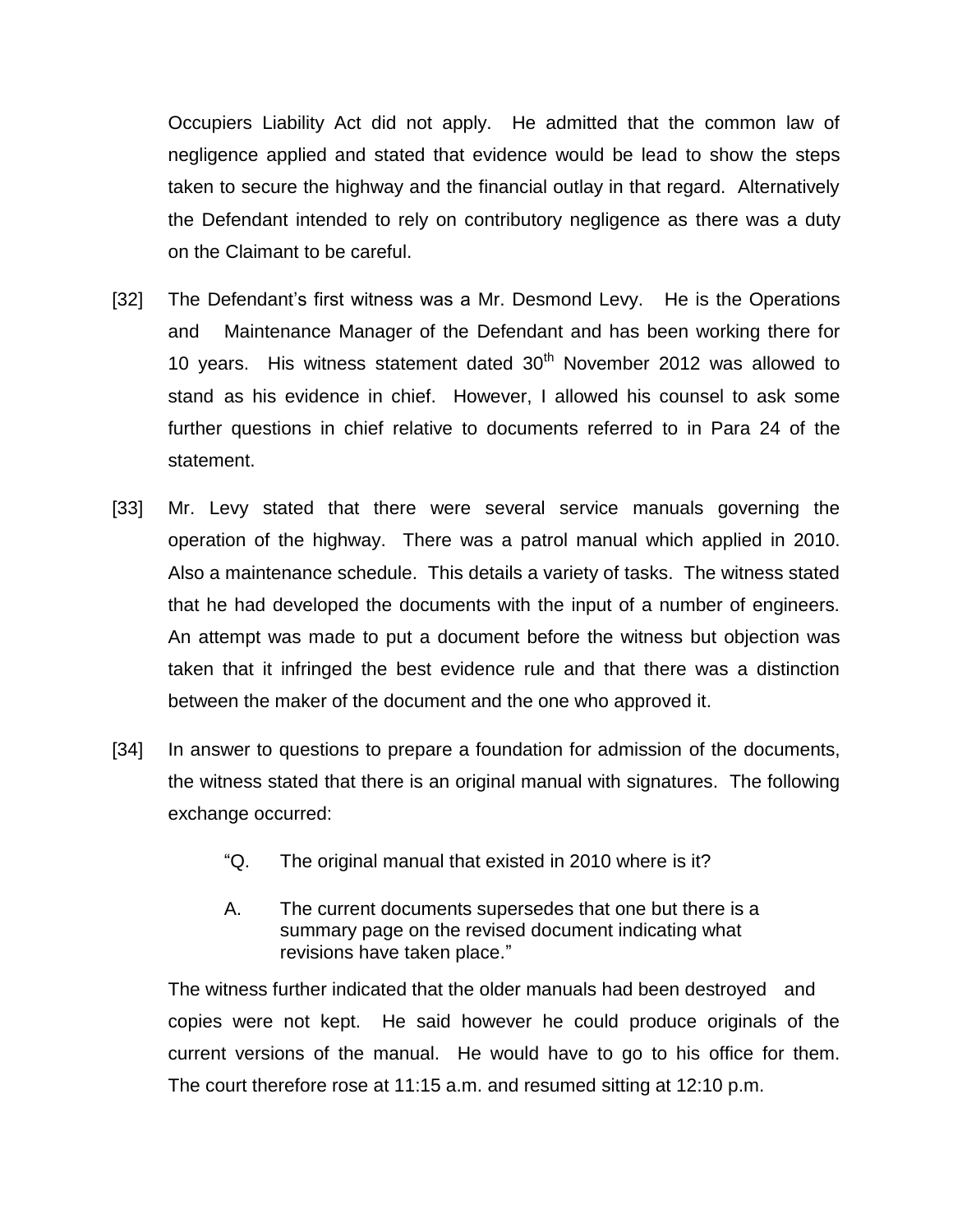- [35] The witness then stated that he was able to locate the original which bore his signature and the date on each page. At this juncture counsel for the Claimant took an objection on the basis that the document was entirely different to that which had been disclosed. The document he said was 30 pages long and it was unfair to expect him to obtain instructions now. He cited CPR rule 28.14(1) and submitted that I ought not to allow the document.
- [36] The Defendant's counsel submitted that he did not intend to rely on documents created in 2012. I indicated to counsel that I would defer my ruling on his objection until the Defendant had finished asking the questions laying foundation for the documents disclosed. The Claimant's counsel then withdrew his objection to the documents and said he would make submissions on weight. The matter adjourned until 2:00 p.m.
- [37] At the resumption both counsel advised that the documents would form part of the agreed bundle which I would be provided with in due course. The examination in chief of Mr. Desmond Levy continued. He was referred to certain evidence the Clamant gave and stated that the merger was ½ kilometer from the Toll sign. He also disputed the Claimant's statement that nothing had changed since 2010. He was asked what were the changes and he responded,
	- "A. Number of changes as it relates to fence itself. I noted on footage section trampled next to centre wall. That area we have had a lot of trouble with residents. We have extended that wall to the end of the ramp.
	- J. What you saw on video is not how wall is now
	- A. No because wall extends
	- J. When was extension done
	- A. Started late 2011 and we are still having issues. The wall itself is finished.
	- J. In early 2012 it may have been like that
	- A. Yes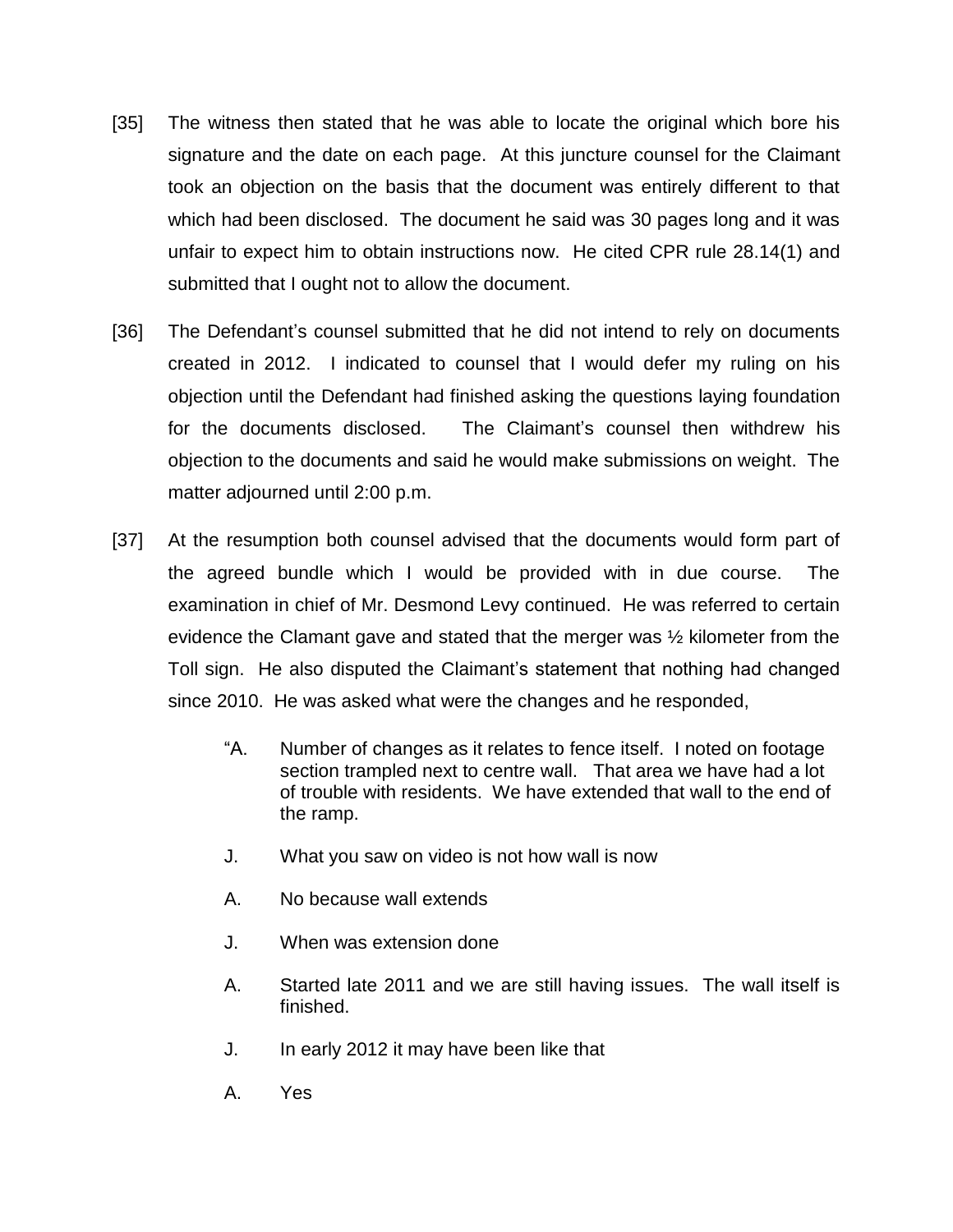- Q: In relation to the amount of fencing along highway what distance constitutes the fencing on each side of highway.
- A. From Spanish Town to Sandy Bay we would have had 40 kilometers about 26 miles of fence. For both sides cumulative."
- [38] Mr. Levy's witness statement stated that the Defendant has been contracted by Trans Jamaica Highway Limited to operate and maintain the Highway 2000 Toll Road (Highway). That they were obliged to operate and maintain the toll system, effect minor maintenance of infrastructure in accordance with international standards and perform safety intervention pursuant to their contract with the Trans Jamaica Highway Limited.
- [39] He stated that the operations of the highway has been organized to international standards and that the Defendant's internal procedures and policy have been certified compliant each year since 2008 with international standards.
- [40] He described the highway in detail. He indicated that the speed limit when approaching the Toll Plaza is 80 km per hour but the designated speed limit for the highway is 110 km per hour. Cat eyes are located along the length of the highways these are reflectors affixed to the broken white line dividing lanes. There are reflectors on the unbroken white lines separating lanes from the soft shoulder on both sides. It is, he said, not usual for there to be lighting along highways and the lighting design on the highway compares with lighting he had seen on highways in other jurisdictions.
- [41] The highway also had other safety features. a) Cluster of signs at all entry points and along areas close to residential communities. The signs indicate pedestrian warning, no entry, no horse drawn carriages, no animals. b). The highway is bounded by a perimeter link fence approximately 1.5 metres high. c). Cattle grids to prevent animals entering the highway are situated at entry and exit points.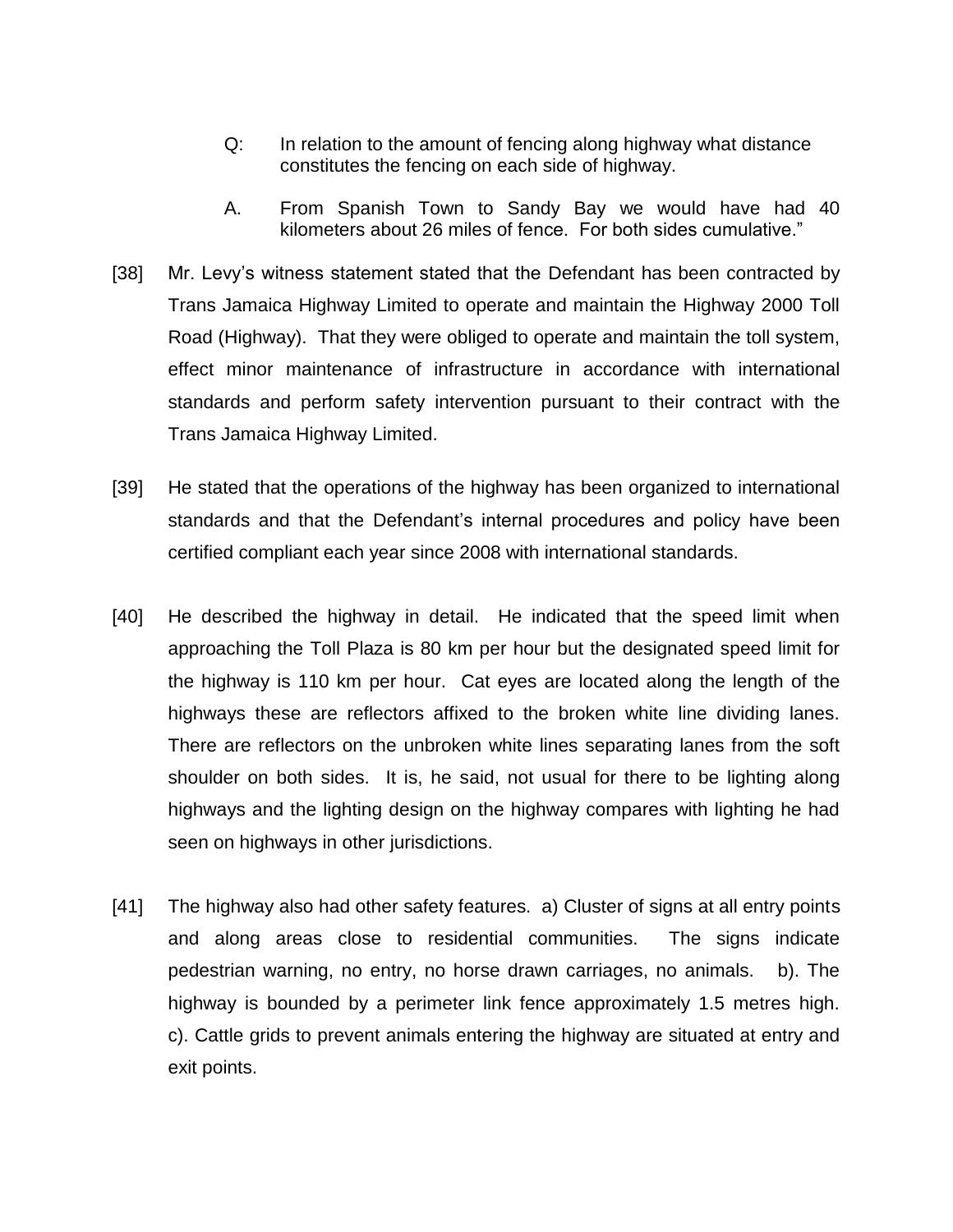- [42] The Defendant he said also had a system of monitoring and repairing damage. Patrol officers are employed who once daily on the afternoon shift do drive by inspections of the perimeter fence. If damage is detected they would do temporary repair by way of placing strands of wire down and across the damaged area. A report of the damage is then made to the Toll and Safety Supervisor.
- [43] Each Toll Plaza has a Safety Supervisor. It is a 24 hour post and one is always on duty. On receiving a report of damage the Safety Supervisor completes an action request to the Maintenance Supervisor. The Maintenance Supervisor then arranges for a subcontractor to effect repairs to the perimeter fence. The Defendant has numerous such subcontractors one of whom is Dennis Robinson.
- [44] Mr. Dennis Robinson has been such a subcontractor since 2007. A detailed check of the perimeter fence is done quarterly and subcontractors are engaged to effect repairs where necessary.
- [45] Mr. Levy states in paragraph 24 that he approved manuals in respect of highway operation and maintenance. The procedures for maintenance and repair is set out in the manuals. He gave details in his statement of the process by which the manuals were created.
- [46] At paragraph 31 of his statement Mr. Levy says that community residents cut the fence to allow their animals to graze on the verges or for them to access the highway. He stated that,

"large and small portions of the fence are oftentimes removed"

[47] In order to deal with that situation the Defendant started using barbed wire and also tried cementing the fence to the ground but residents still cut the fencing. The Defendant he says has "for many years" notified the community residents of the dangers of having goats traverse the highway and have taken steps to deter them from having their animals on the highway.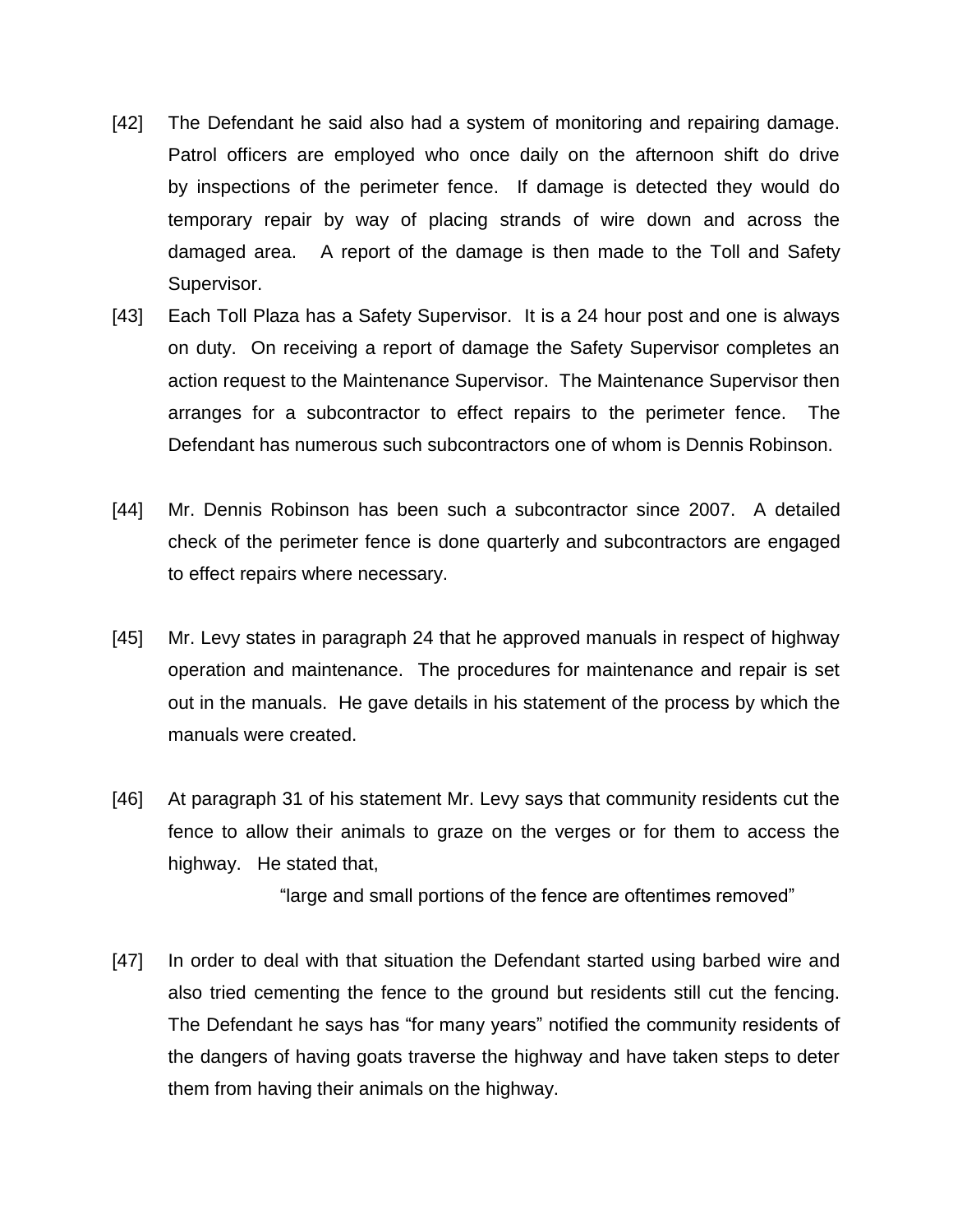- [48] The Defendant, says Mr. Levy at paragraph 35, also engaged animal catchers to eliminate goats from the motorway by removing them to the animal pound. Milton Bennett has been a sub-contracted goat catcher for many years. The Defendant also used goat traps but residents would release the goats so caught.
- [49] In the year 2010 approximately \$4,690,125.03 was spent to repair the perimeter fence. The Defendant says it has taken all reasonable steps to deal with the problem of goats on the highway and damage to the perimeter fence.
- [50] The Defendant received a written complaint no. 4484 on  $9<sup>th</sup>$  April 2010 from the Claimant in this action. At paragraph 46 of his witness statement he said,

"By then a search had already been conducted by Patrol Officer Christopher Brown on April 8, 2010 for goats along the highway in the vicinity of the Vineyard Toll Plaza but he found none. This search was conducted by him based on a report from Christine Powell who was the Toll Booth Operator at the time the Claimant entered the EO2 lane on April 8, 2010 at around 8:30 p.m."

He stated that despite checks there was no evidence of goats on the highway after the alleged incident.

- [51] Mr. Desmond Levy was then cross examined by the Claimant's counsel. He was asked whether having regard to Paragraph 5 of his witness statement the Defendants had, "a duty to have taken reasonable steps to ensure safety of users of the highway", and responded: "Yes generally speaking."
- [52] The witness was extensively cross examined about the safety standards and the research done to ensure it met international standards. The following exchange occurred,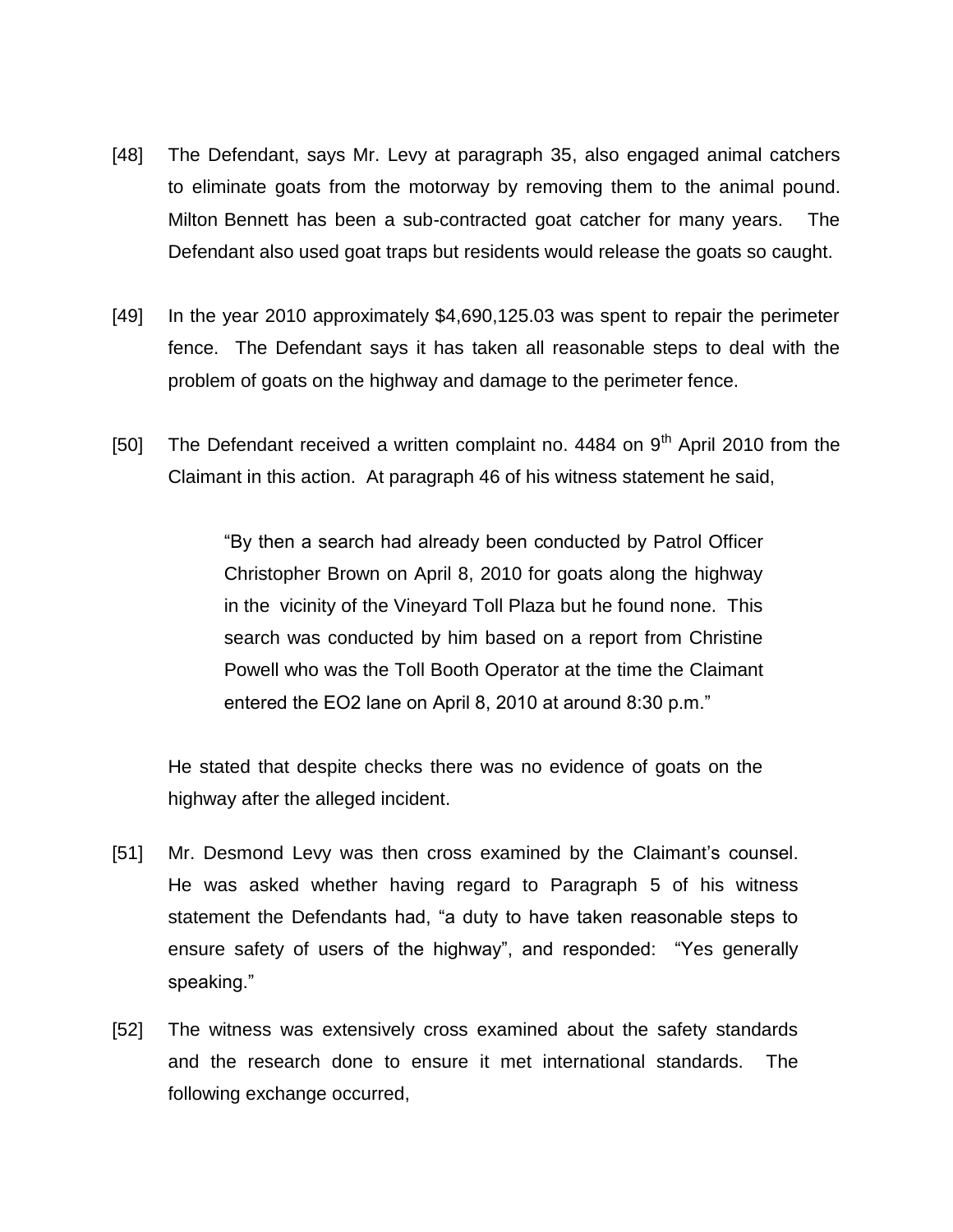- "Q. What based on?
- A. Based on J10's research on standard governing highway operations tailoring it to Jamaica's environment and develop manual and submitted for approval.
- Q. This is what you mean it is organized to International Standards.
- A. Yes."
- [53] The witness was cross examined extensively on the system of inspection and on the video and was asked about several portions of it. He recognized the places shown in the video and acknowledged it to be highway 2000. One exchange was as follows:
	- "Q. Based on what you are seeing here is that how it was supposed to be
	- A. No the section was trampled down
	- Q. So if patrolman sees that what would he do
	- A. pull it back in place and affix it to the wall"

Later the witness was asked,

- "Q. Mr. Levy what system does J10 have in place to ensure compliance by Patrol Officers.
- A. The patrol officer follows a procedure. When he stops he radios his position and talks to supervisor who coordinates assistance depending on the situation.
- Q. That completes your answer
- A. Yes so far."
- [54] The witness was later asked:
	- "Q. You agree that you have a problem with goats coming on the highway
	- A. Yes"

And,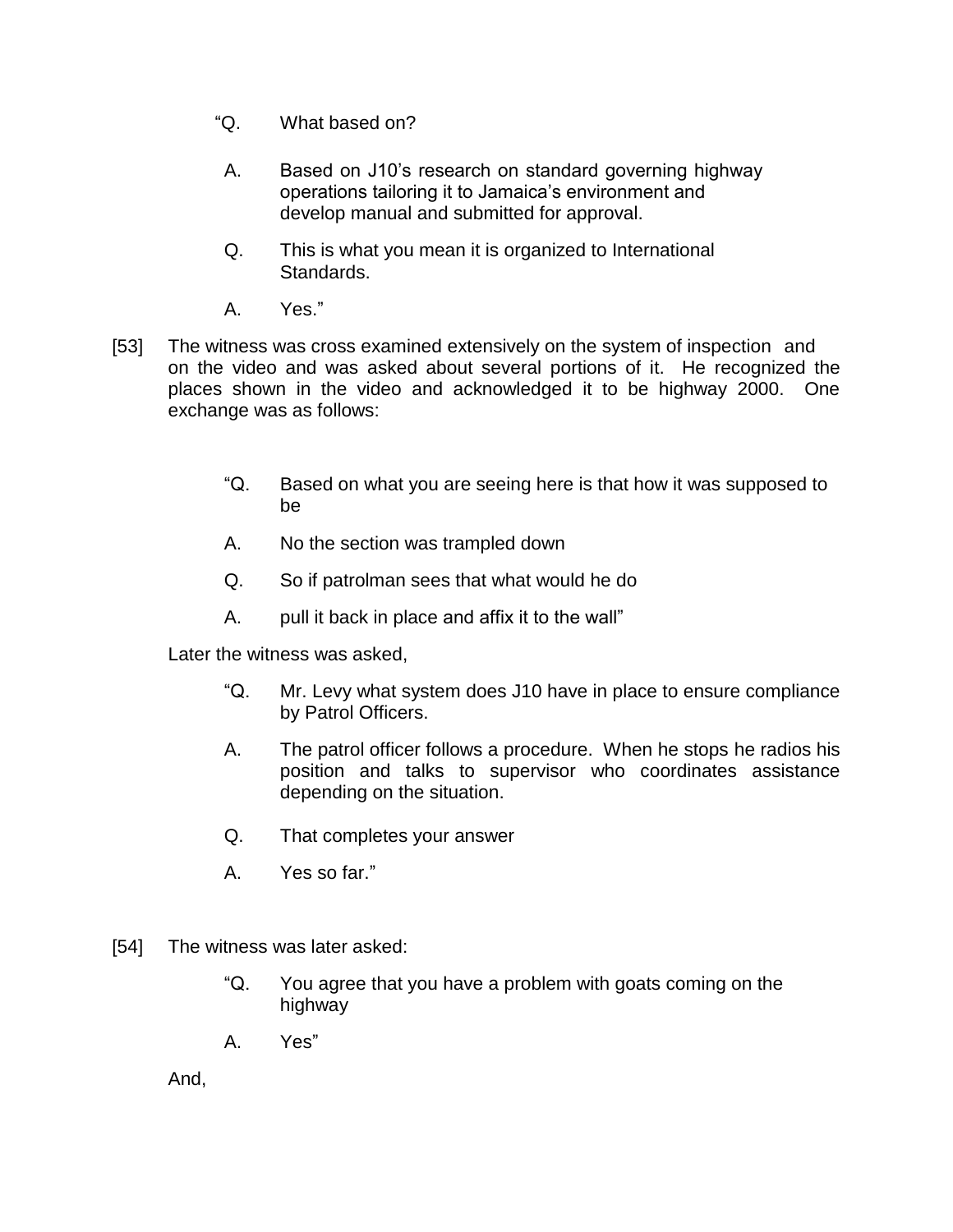- "Q. You are aware of occasions when goats have been seen on highway
- A. Yes.
- Q. That happens frequently. Two times per week is frequent
- A. Yes
- Q. On these occasions as far as you are aware how have goats got on highway.
- J. He has not said frequently
- Q. Do goats frequently come onto highway
- A. Yes 2 or more times per week."
- [55] The witness also stated they mostly come on the highway through holes in the fence. He had never seen the goats jump the fence. The witness also said they had replaced a part of the chain link fence with a wall subsequent to the accident. The wall has helped with the coming of goats onto highway. The witness admitted that the problem with goats had been plaguing the highway since it was built in 2003.
- [56] The witness was then asked about the warning to motorists about possibility of goats on the highway. He admitted there was no specific warning to motorists. The following exchange then occurred,
	- "Q. Do you believe it would be prudent to warn motorists that there is this danger of animals trespassing on highway.
	- A. Yes it could be."
- [57] The witness was asked about lighting. He admitted most of the highway was unlit because this enhanced the cat eyes and motorists drove faster when the place was lit. He said research was done in France and this was prior to their problem with goats. The witness was asked,
	- "Q. In light of the knowledge J10 has about frequency with goats on highway do you consider it an issue threatening safety of motorists that absence of lights presents a danger to motorists.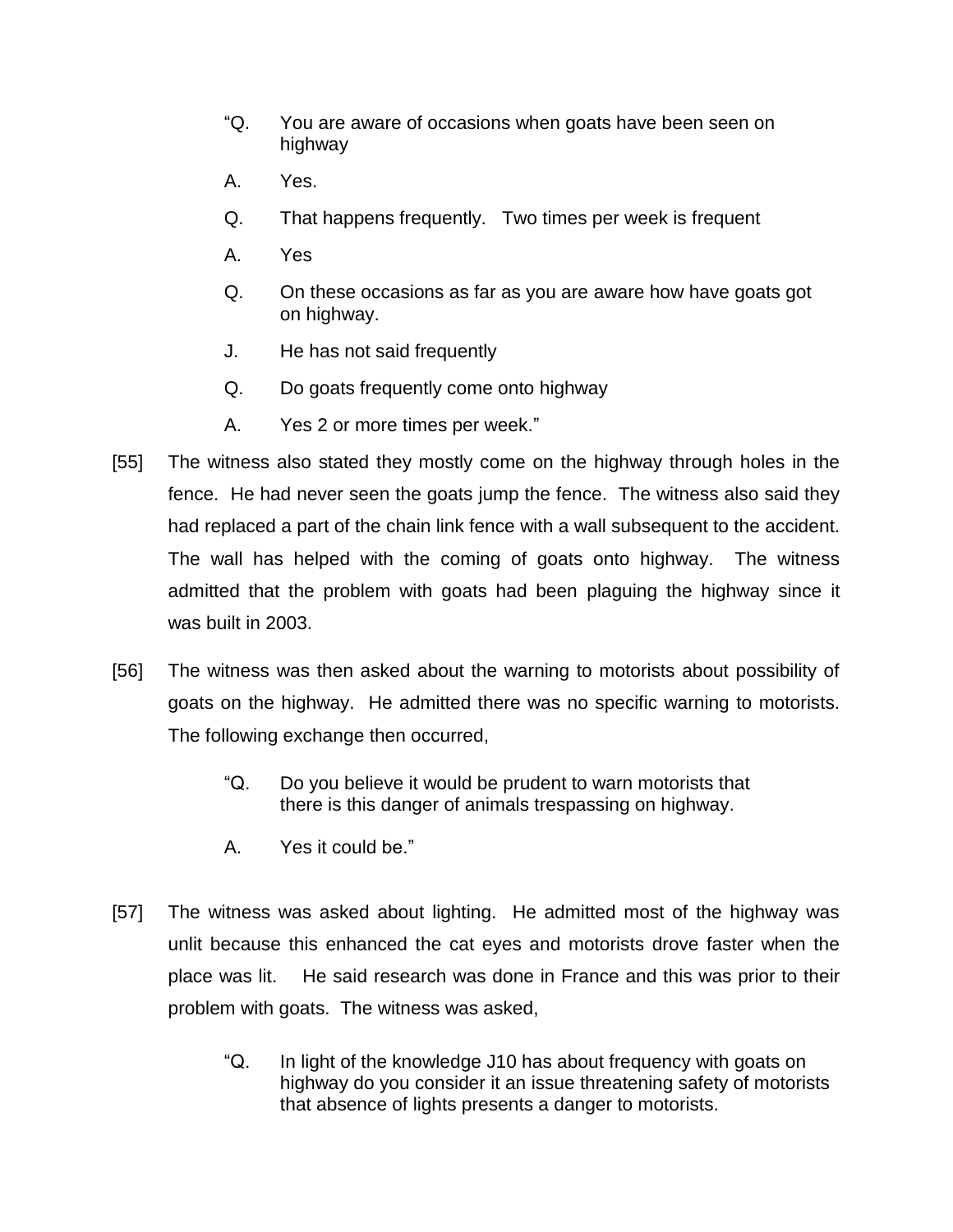- A. Yes it is an issue but one that has to be addressed very very carefully.
- Q. Issue threatening the safety of motorists
- A. Yes"
- [58] The witness was asked what if any recommendations for change had been made to Trans Jamaica Highway (the Defendant's parent company). He answered:
	- "A. Change the existing lighting on the highway"

Further cross examination revealed that a pilot project for solar lighting was being attempted. The witness also indicated that requests had been made for police assistance to deal with goat problem and wanted more police patrols.

- [59] The witness later stated in cross examination that prior to the  $8<sup>th</sup>$  April 2010 he had received reports of motorists colliding with goats. However, this was the first report of such a collision at night. He said there were 2 or 3 such reports prior to the Claimants. He later stated that the prior encounters were not collisions with goats. He could not recall if there were any collisions with animals.
- [60] The witness was asked about speed limits and admitted that in the vicinity of Highway 2000 where the accident occurred the speed limit is 110 km, and this was the position in 2010. The following exchange occurred,
	- "Q. 110 km was instituted because you consider it a safe speed for that area
	- A. Based on the design yes
	- Q. That speed did it take into consideration the fact that area plagued with animals trespassing.
	- A. No not when designed
	- Q. Having regard to the goat problem is 110 km still a safe speed.
	- A. (After a pause) May be, depends on who is driving, a number of factors.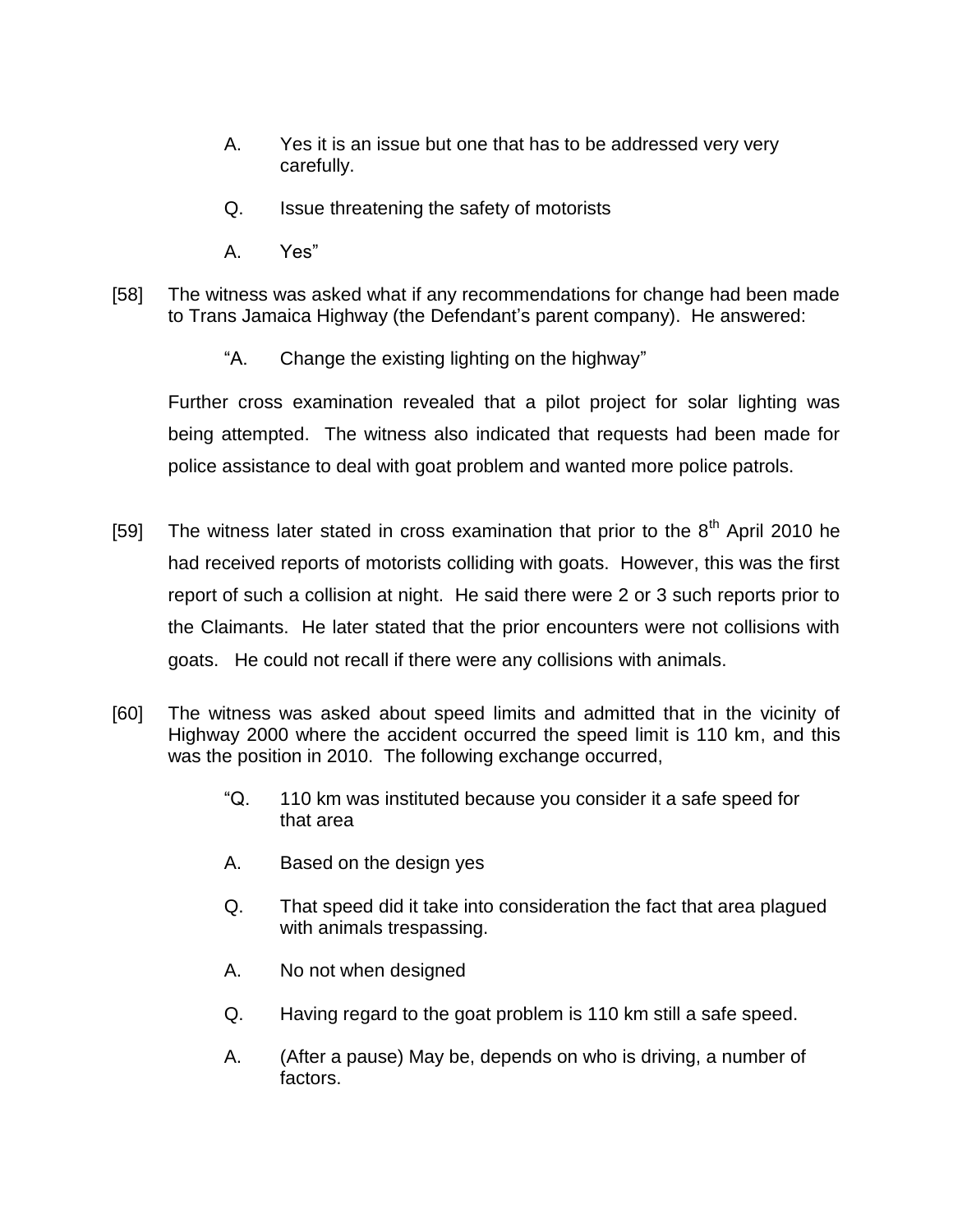- Q. You don't think it safe to reduce speed limit in light of problems
- A. It could be
- Q. Is it
- A. Can't say with certainty I have not considered it but it has been raised in certain forums. We have regular operations meetings and these issues come up. And the suggestions have been made.
- Q. Do you as operations manager agree with the suggestion?
- A. I would need to think of it seriously."
- [61] When his cross examination was completed the Defendant's Counsel reexamined Mr. Levy. It is fair to say that the re examination did not do much to ameliorate the effect of his evidence. One might have thought that given the admissions made by Mr. Levy the Defendant would have sought dialogue with the Claimant. However they proceeded to call their next witness Mr. Dennis Robinson.
- [62] He described himself as a subcontractor of the Defendant. His witness statement dated 29<sup>th</sup> November, 2012 stood as his evidence in chief. In that statement he said he was contracted by the Defendant to manufacture a goat trap and to perform repair and maintenance services to the perimeter fencing. He indicated that when called he would proceed to the relevant area and effect repairs. He also kept detailed records of the work done since he was engaged in 2007. He said that in 2010 he did repairs to the fencing on an average of twice per week.
- [63] The Defendant's counsel applied for and was granted permission to amplify his statement. The witness identified his notes of work done. An objection was made to it being admitted on the basis it was a previous consistent statement. I admitted the document as exhibit 4 (being chart notes from  $30<sup>th</sup>$  April 2007 to present) on the basis that it was a document created contemporaneously with the work done and adopted by reference as part of witness statement. In other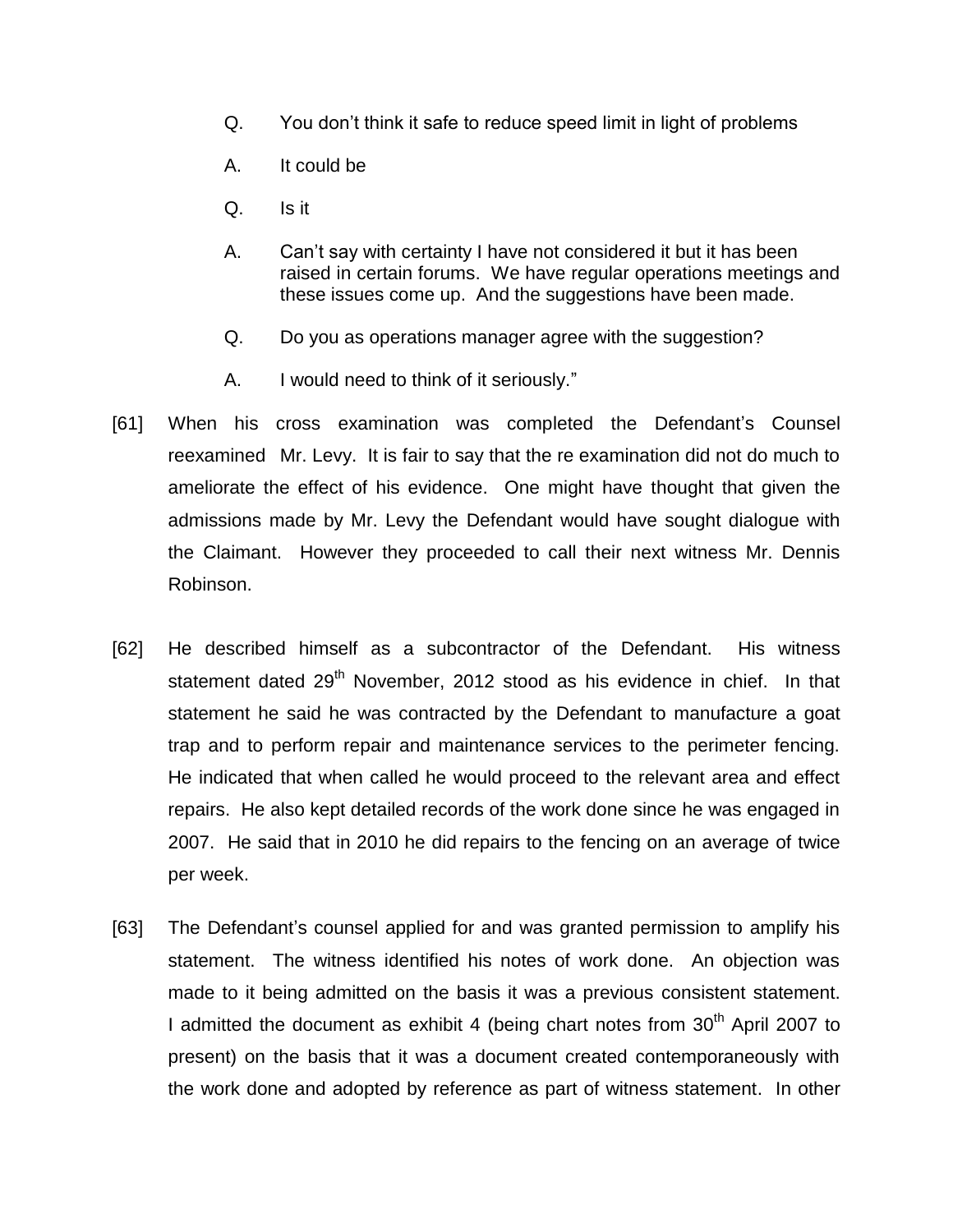words it was as if the witness had given the detailed evidence, by reference to his notes made at the time, of the work he did.

- [64] When cross examined this witness admitted he did twice weekly repairs to the fence in 2010 and 2011. He said corrosion sometimes caused holes in the fence. He said he had never been called to repair fencing in the night.
- [65] The Defendants next witness was Mr. Milton Bennett. He was also a subcontractor and his witness statement dated 29<sup>th</sup> November, 2012 stood as his evidence in chief. In that statement he stated that he was contracted to repair fencing and later to remove animals. He worked every day Monday to Sunday. He said the majority of animals he catches are goats. He patrols the highway everyday on average 2 – 3 trips. In 2010 his route was from Mandela to Sandy Bay. When he catches goats he also reports on the path that they used to get on the highway. After reporting the catch of goats he turns them in to the Kingston and St. Andrew pound. He recalls that in early goat catching days almost every day there were goats on the road. He describes the owners of the goats as very hostile to him.
- [66] When cross examined he admitted he caught goats along the Vineyard leg of Highway 2000 in 2010. He was referred to Exhibit 5 [the Agreed Bundle of documents] pages 30 – 48, and admitted that there were reports of goats caught in February, March and September 2010 but there were none for April to August 2010. He admitted that as far as he could recall nothing changed on the highway between the end of March to end of April. He stated he caught more goats in the evening sometimes as at nights and in the afternoon they let the goats out to feed. The witness stated-
	- "Q. You work at 8 p.m. as well
	- A. Yes
	- Q. possible to catch goat at that time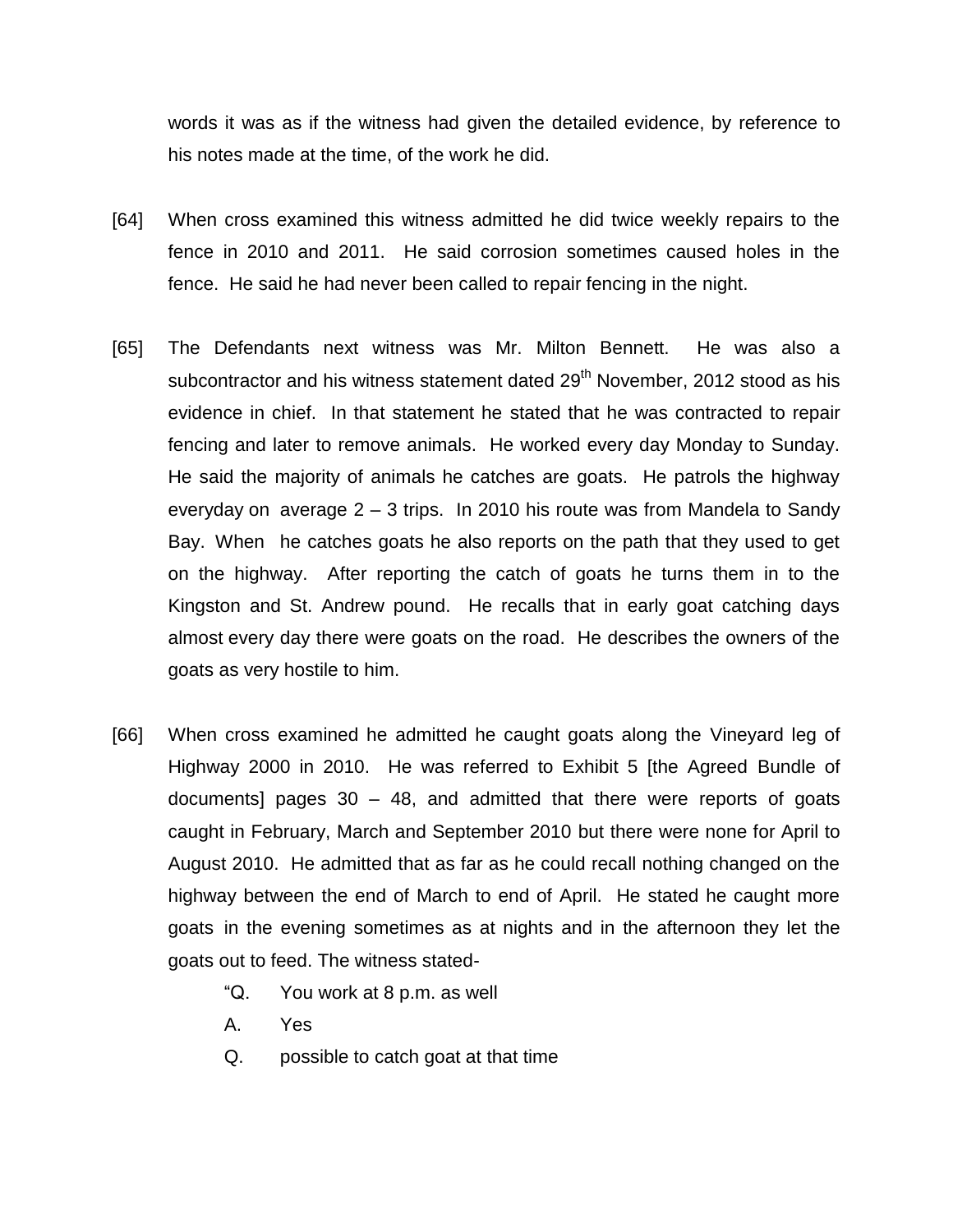- A. Yes I catch goat that time a lot of time. Sometimes they are the ones who call me at night."
- [67] The Defendant's Counsel having earlier indicated that the witness Christopher Powell would not be called and the Claimant not requiring him that was the case for the Defence. The parties were asked to submit written submissions and a date set for oral submissions by way of a response to the written submissions. These oral submissions were not made until the 14<sup>th</sup> March, 2013.
- [68] The Claimant's written submissions may be summarized thus;
	- a] There was a duty owed under the Occupiers Liability Act. The Defendant had a sufficient degree of control over the highway and ought to realize that any failure to use care may result in injury to a person coming lawfully there. **Wheat v. Locan [1996] AC 552 and Professor Gilbert Kodilinye Commonwealth Caribbean Tort Law 4th Edition.**
	- b] The duty of the Occupier is the common duty of care. That is to take such care as in all the circumstances of the case is reasonable to see that the visitor will be reasonably safe in using the premises for the purposes for which he is invited or permitted by the occupier to be there. **Anatra v. Ciboney**  Hotel Ltd. Suit CLA 196/197 31<sup>st</sup> January 2001 per Reckord J and **Victoria Mutual Building Society v Berry SCCA 54/2007** judgment delivered 31 July 2008, Per Harris JA Para 8 and 9

*"8 - Where a visitor sustains damages by a degree of which he has been warned by the occupier, the warning in itself does not exonerate the occupier from liability unless the circumstances are such that the warning was sufficient for the visitor to be reasonably safe. In deciding whether an occupier has discharged his common duty of care, regard must be had to all the circumstances.* 

*9. - It is a question of fact whether a Defendant as an occupier failed to take reasonable care for the safety of his visitor, and whether the visitor was contributorily negligent."* In **Indermaur v Dames [\(1987\) lR 2 CP 311](https://www.google.com.jm/search?hl=en&q=Indermaur+v+Dames+%281987%29+lR+2+CP+311&spell=1&sa=X&ei=1TaBUaWgJsS30AG1-YBY&sqi=2&ved=0CCgQvwUoAA&biw=1024&bih=625)** Kelly CB in affirming the decision of the lower court quoted Witter J who opined,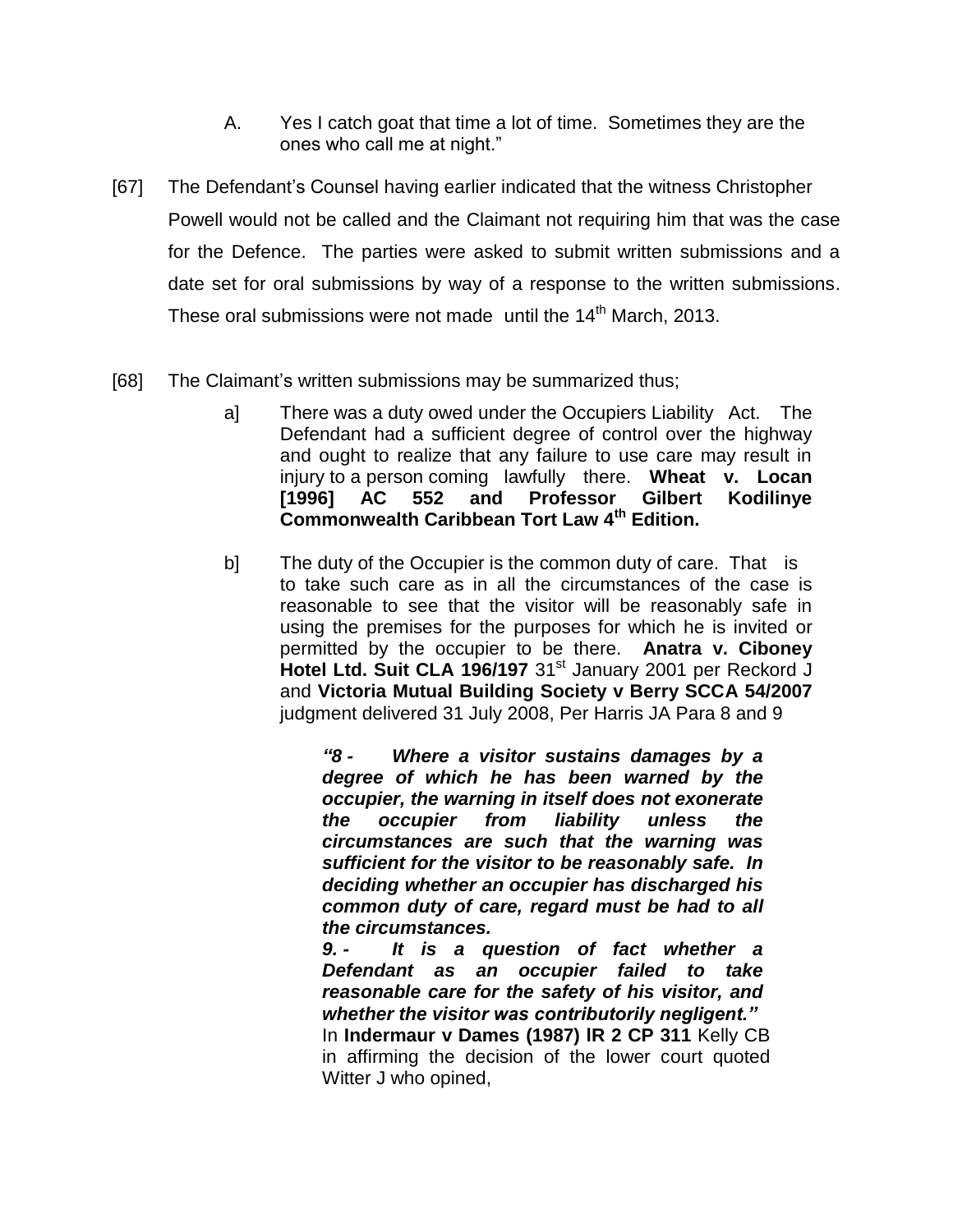*"… with respect to such a visitor at least, we consider it settled law that he, using reasonable care on his part for his own safety, is entitled to expect that the occupier shall on his part use reasonable care to prevent damage from unusual danger, which he knows or ought to know; and that when there is evidence of neglect, the question whether such reasonable care has been taken by notice, lighting, guarding or otherwise, and whether there was such contributory negligence in the sufferer, must be determined by a jury as a matter of fact."*

- c] An invitee, the Claimant further submitted, is anyone who enters premises on business which concerns the occupier on his invitation express or implied, **[Indermaur](https://www.google.com.jm/search?hl=en&q=Indermaur+v+Dames+%281987%29+lR+2+CP+311&spell=1&sa=X&ei=1TaBUaWgJsS30AG1-YBY&sqi=2&ved=0CCgQvwUoAA&biw=1024&bih=625)** v **Dames** (above).
- d] An "unusual danger" is one not usually found in the carrying out of the task or fulfilling the function and is to be determined by reference to the character of and the nature of the premises and the invitee's range of promises and the invitee's range of experience. **London Graving Dock v. Horton 1951] AC 737 and Kodilinye** were cited.
- e] The tort of negligence has 3 elements, a duty of care, breach of that duty and damage caused by that breach. In this case the knowledge of the Defendants as to the danger of goats on the highway was similar to the knowledge that on race days large crowds gathered and horses might escape as was determined in **Mowser v. George De Nubriga [1909] 15 WIR 147.**
- f] The principles of law which partly immunize public authorities from liability for damage occurring on the highway as per Mangatal J in **Mavis Smith v. The Chief Technical Director and the Attorney General Claim CL 2002/04** judgment delivered 6<sup>th</sup> March, 2009, do not apply for the Defendants. This is because (1) the Defendant is not a public authority, (2) Highway 2000 is not a main or parochial road and does not fall under the Main Roads Act or the Parochial Roads Act. Section 8 of the Toll Road Act also demonstrated that the road is other than a main or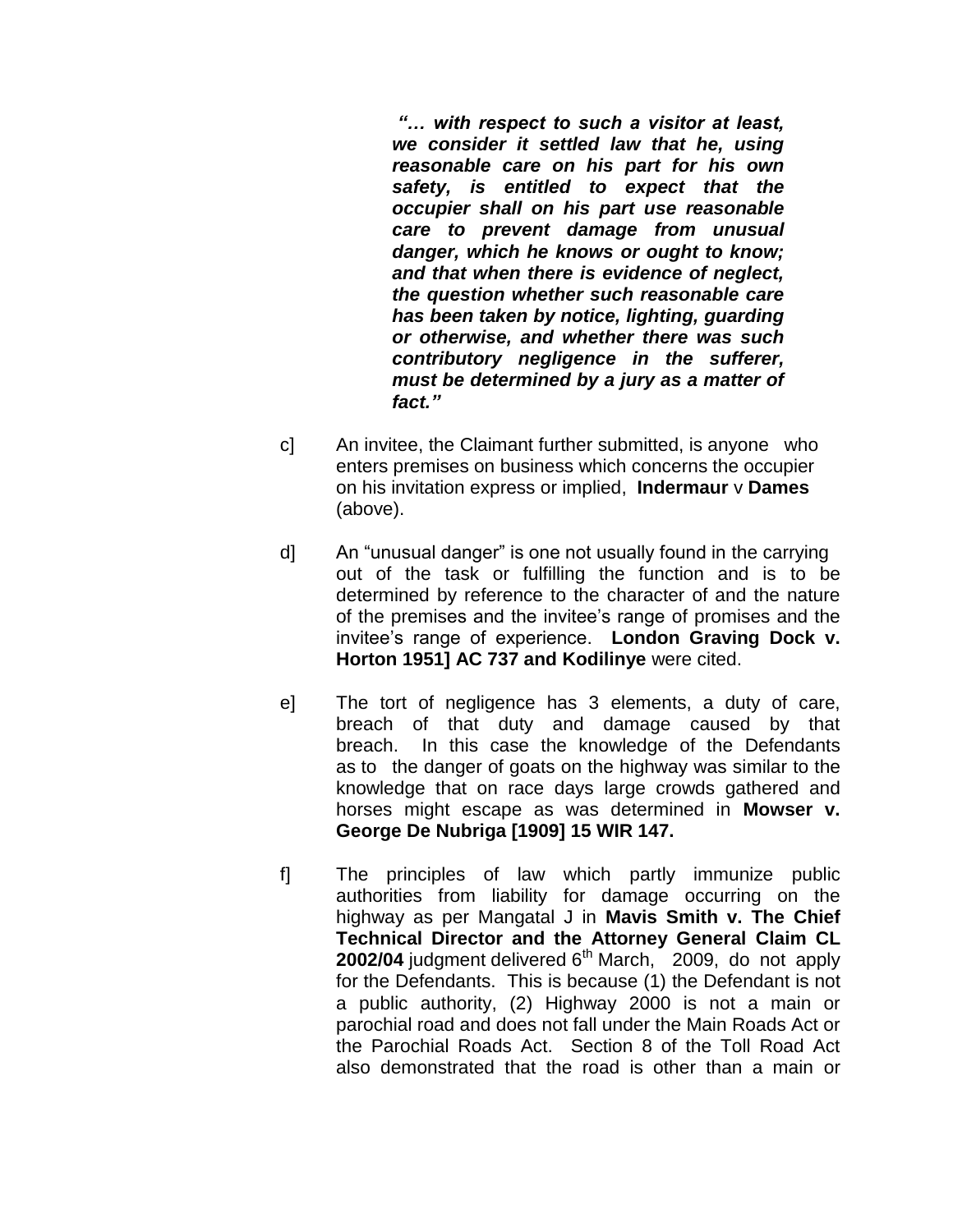parochial road. In any event the Defendants' witness admitted owing a duty of care.

- g] On the evidence it is clear that the Defendant was aware of a danger to motorists because of the recurring problem of goats on the highway.
- h] The Defendant on the evidence has not done all they reasonably could to make the highway reasonably safe in that:
	- i) There was no lighting on the highway
	- ii) Motorists were not warned of the possible presence of goats or animals
	- iii) The fencing and type of fencing was inadequate
	- iv) No cattle grids along the side of the highway where the goats are known to enter
	- v) They maintained the speed limit notwithstanding the real threat posed by goats.
- i] The system of patrols was inadequate for the task. The video evidence was taken on a random day. The time to do the footage was some two (2) hours and in that entire time no patrol arrived. Counsel put it this way in his written submissions, Para 44-

"It is clear that the patrol system which apparently is the main trigger for the repairing of the perimeter fence will never be as effective as it was devised to be. Patrol men exercise an unfettered discretion when the perimeter fence is to be repaired. There is no evidence brought by the Defendant as to their training, competence, ability or judgment. There is no evidence of a proper system of accountability. There is no evidence of the level of compliance on the part of the Patrolman. Neither is there any system of what is in place to ensure compliance."

Counsel also points to the fact that the Patrol Officer Operating Manual and Work Instruction Document have implementation dates which post date the accident.

j) On the evidence there was no basis to impute contributory negligence to the Defendant. Reliance was placed upon **Friend v. Facey** [1963] Times LR 18<sup>th</sup> March in which a cow suddenly galloped on to a highway. The Court of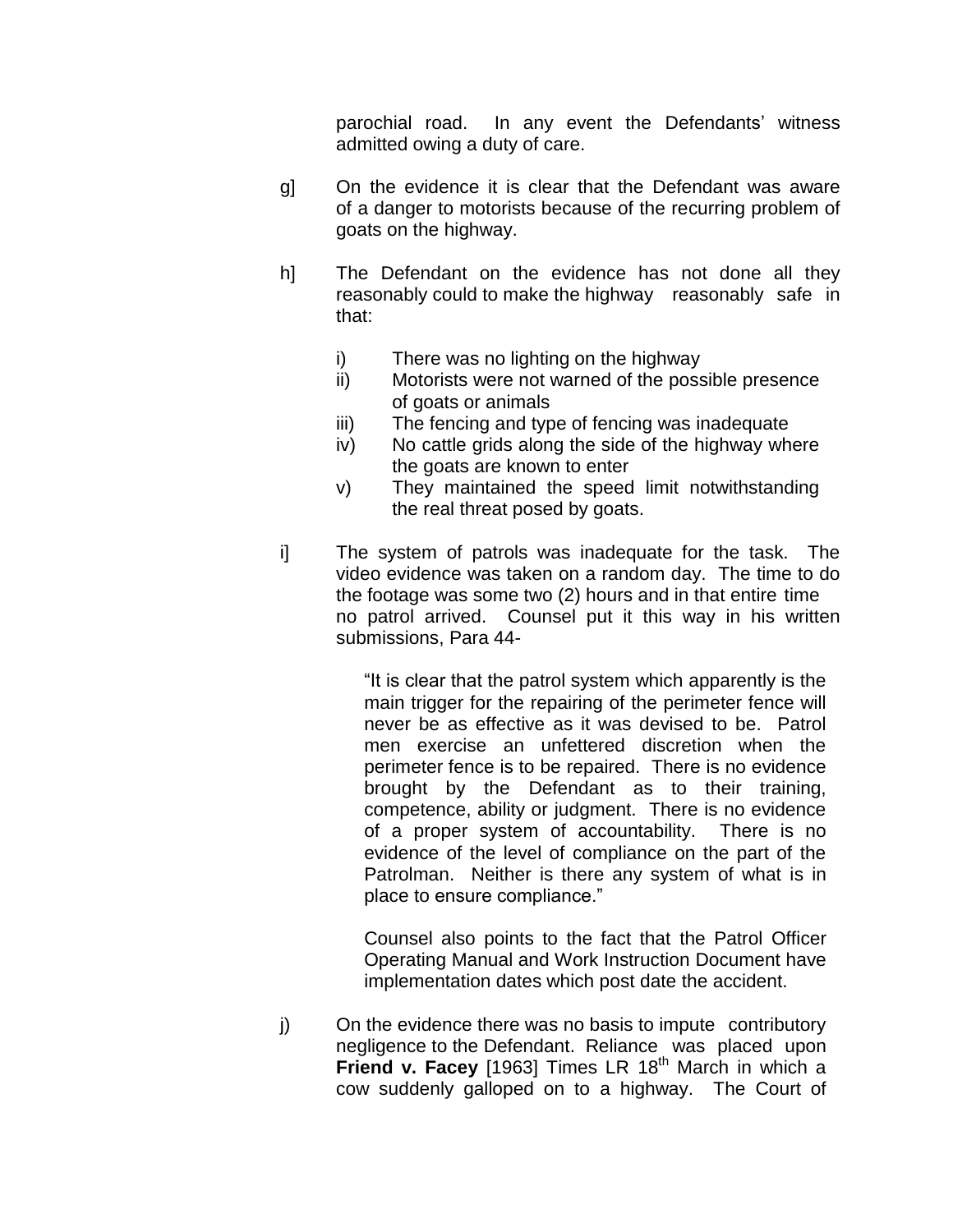Appeal overturned a finding that the Claimant driver was contributory negligent because,

> "On the facts the motorist's speed of 40 miles per hour was certainly not too fast on a road where people often drove at 60 miles per hour. He was about 40 ft. from the gateway and could not be aware that cows were about until this cow emerged. He put on his brakes and came to a stop. It was true that there was no other traffic coming the other way and that it was a wide road which could take three cars. But the judge had said that the duty of the motorist was to swerve to his offside to avoid the cow and that he was negligent in so doing. The judge seems to have based his reasoning on his view that as the cow was going home she turned in the Barnstable direction after she galloped out; but his Lordship had no evidence of that, and in any case the time was short, the warning which the driver had was nil, and he could not be criticized when he put on his brakes at once as he did. It would be asking far too much to say the motorist was negligent because he did not swerve.''

- k] There is no evidence of contributory negligence and the burden of proof is on the Defendant. **Uddin v. Associated Portland Cement Mfrs. Ltd., [1965] 2 All E.R. 213.**
- l] On damages the Claimant submitted:

**General Damages: \$1,500,000.00** (and cited several authorities in support)

**Special Damages:**

| <b>Medical Expenses</b>           | \$15,600.00  |  |
|-----------------------------------|--------------|--|
| <b>Damage to Motor Vehicle</b>    | \$275,553.17 |  |
| <b>Cost of Adjuster's Report</b>  | \$10,000.00  |  |
| <b>Cost of renting substitute</b> |              |  |
| <b>Vehicle</b>                    | \$42,635.00  |  |

[69] In its written submissions the Defendant contends: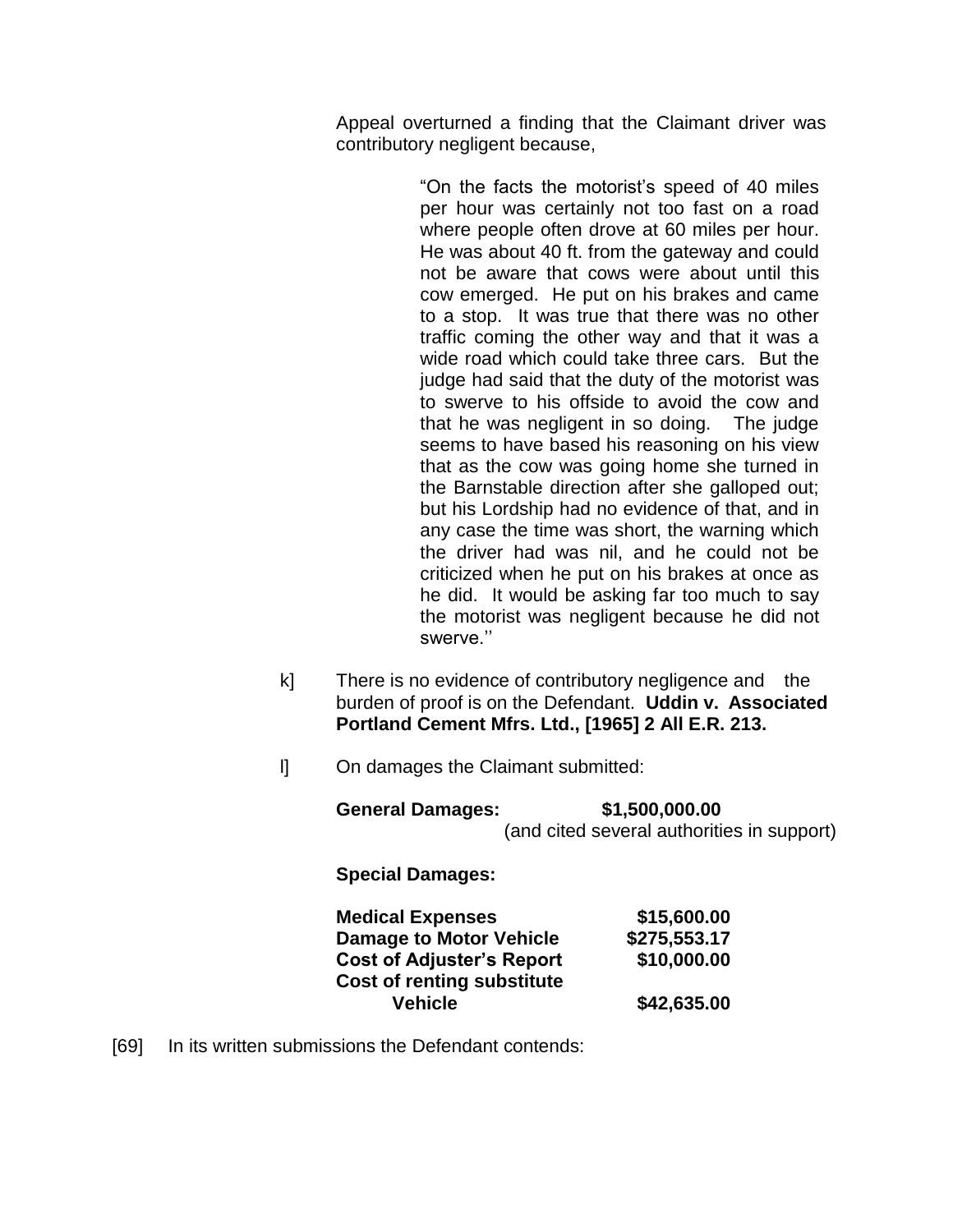- a. The highway was not "premises" within the meaning of the Occupiers Liability Act. This because in the United Kingdom a duty to maintain lighting was created by the United Kingdom Act 1959. Toll roads and turnpikes were regulated by statute. Reliance was placed on the authorities of **Burnside v Emerson [1968] All ER 741** and **Heydon v. Kent County Council 1 QB 343.**
- b. The Jamaican Toll Roads Act creates no duty to the Claimant which is relevant to the facts of this case.
- c. It is the common law duty of care which applies to this case.
- d. A duty to fence did not mean that liability followed because a portion of fence had a defect,

*"I do not think that the obligation to keep cattle from trespassing on the lines is at all analogous to the obligation imposed upon a ship-owner to have a seaworthy ship….*

*In this case the company was bound merely to take reasonable care that cattle did not stray onto the line"*

*Per Blackburn J Buxton v North Eastern Railway Corporation (1868). LR3 QB 549 @ 554.*

- e. There was no duty to warn of a danger that was obvious to the visitor.
- f. The Claimant's evidence is that the accident occurred before she paid the toll and hence there was no contract between the Claimant and the Defendant.
- g. The Claimant has not proved that the Defendant knew or ought to have known that goats were likely to frequent the particular section of the Highway.
- h. There is no evidence as to the state of the fencing in or around her location at the time of the accident. The evidence of the videographer is of no assistance in this regard.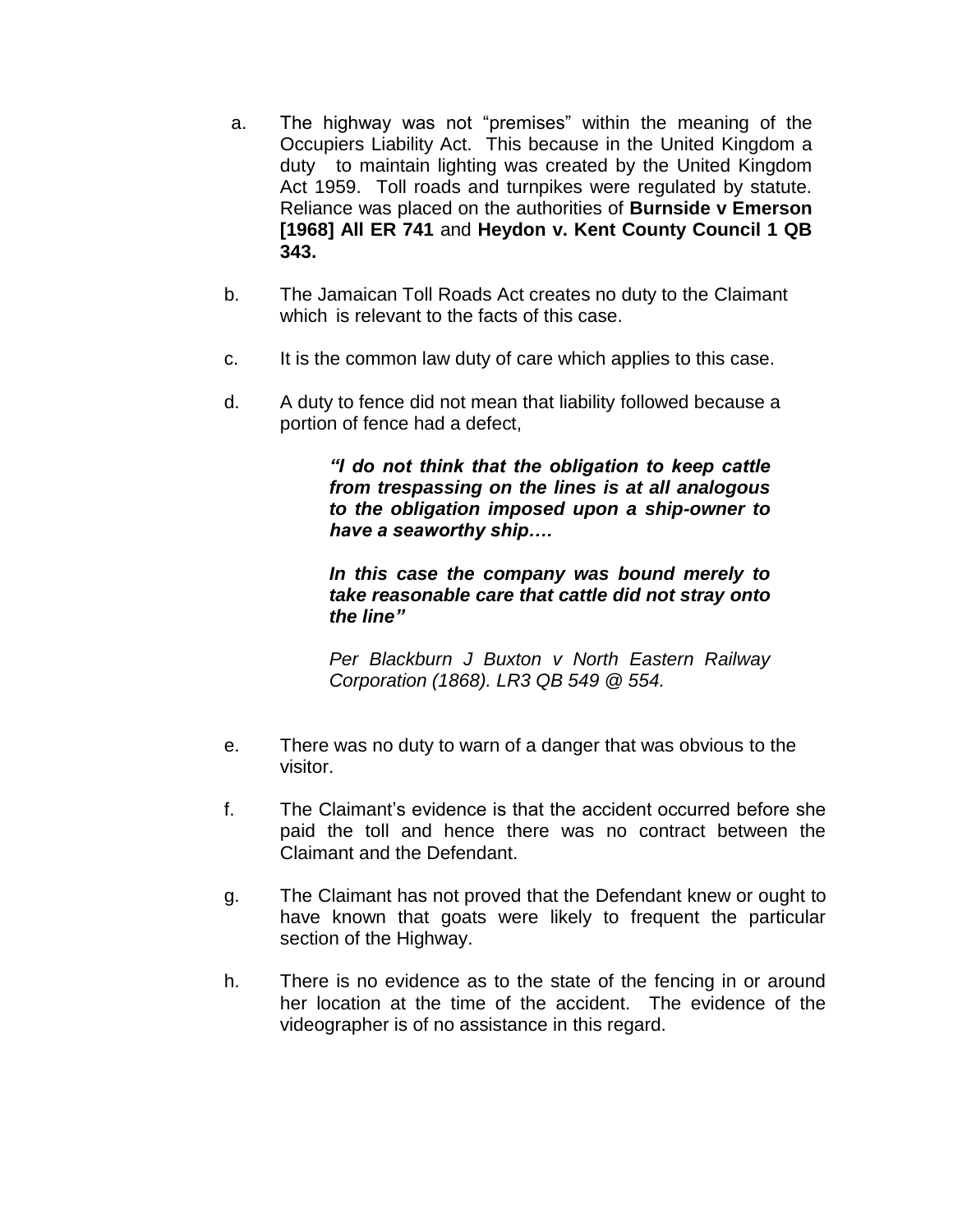- i. The evidence of the measures put in place by the Defendant were reasonable and the Defendant had social problems of vandalism and willful conduct of neighbouring residents to contend with.
- j. Even if there was a failure to warn motorists there is no evidence that this caused the accident.
- k. There is sufficient evidence for the court to conclude that the accident was caused because the Claimant failed to keep a proper lookout and was driving at a speed which was excessive having regard to the visibility allowed by her headlamps, this is because
	- i) The area was dark and her headlamp even on high beam, on her evidence was confined to her lane alone.
	- ii) She did not observe the goats until they were directly ahead of her.
	- iii) She was driving at such a speed as to be unable to bring her car to a stop to avoid colliding with the goats 6½ feet ahead of her , in fact she drove over some.
	- iv) She was driving too fast in the circumstances.
	- v) She was able to state that Mr. Kinghorn was travelling in the right lane and 2 car lengths ahead of her, notwithstanding her headlamps when on high beams was confined to her lane alone, but she was unable to observe the goats as they crossed from the same right lane as alleged.
- l. It is incredible for a vehicle at that speed and with high beam to suddenly come upon goats 6.5 feet ahead. It was impossible for the goats to come from the right without first colliding into Mr. Kinghorn's vehicle which was a mere 2 car lengths ahead and in the right lane.
- m. It is clear the Claimant was not keeping a proper lookout and should be held at least 50% responsible.
- n. On damages the Defendant submitted: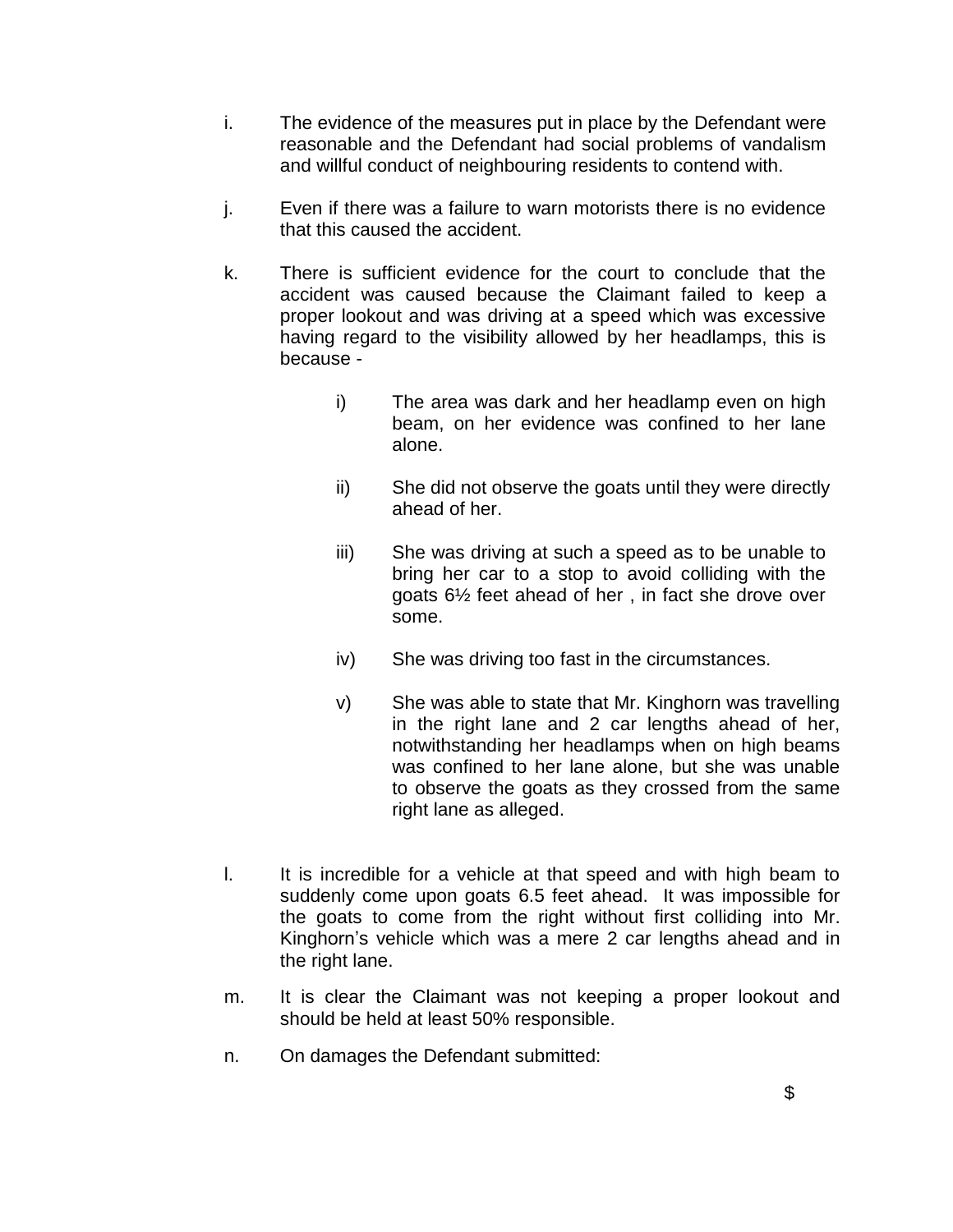|                                             | <b>Special Damages</b>               | 327,916.57 |  |
|---------------------------------------------|--------------------------------------|------------|--|
|                                             | Pain Suffering and Loss of Amenities | 700,000.00 |  |
| Reliance was placed on several authorities. |                                      |            |  |

- [70] Having considered the evidence and reviewed the submissions I find that the Defendant is liable in negligence and pursuant to the Occupiers Liability Act. I agree with the submissions made on behalf of the Claimant and reject the Defendants contention. On the totality of the evidence presented the matter has indeed been a 'simple' one to decide. I find as a fact that the Claimant was lawfully travelling along the Toll road when goats suddenly and without warning entered her line of travel from her right hand side. Goats, as they are wont to do, move quickly and in herds. Given their size and the direction from which they came as well as the absence of lighting along the highway it is not surprising that the Claimant did not see them approaching. I find as a fact that the Claimant in no way contributed to this accident and that she was not driving too fast in the circumstances known to her.
- [71] I find further that the Defendant failed in its duty of care at common law as well as under the Occupiers Liability Act; in that although being aware for many years of the problem of goats on the highway the Defendant failed up to the time of the accident:
	- a) To take any or any reasonable steps to warn motorists of the danger
	- b) To reduce the recommended speed limit in the vicinity
	- c) To take steps to improve the lighting on the highway.

The efforts taken to catch the goats over the years demonstrates that the Defendants were well aware of the significance of the problem. These measures met limited success. This is clear from the Defendant's witnesses' evidence and the fact that since 2011 they had embarked on a programme of replacing the fencing with a wall. The Defendant failed in its duty to warn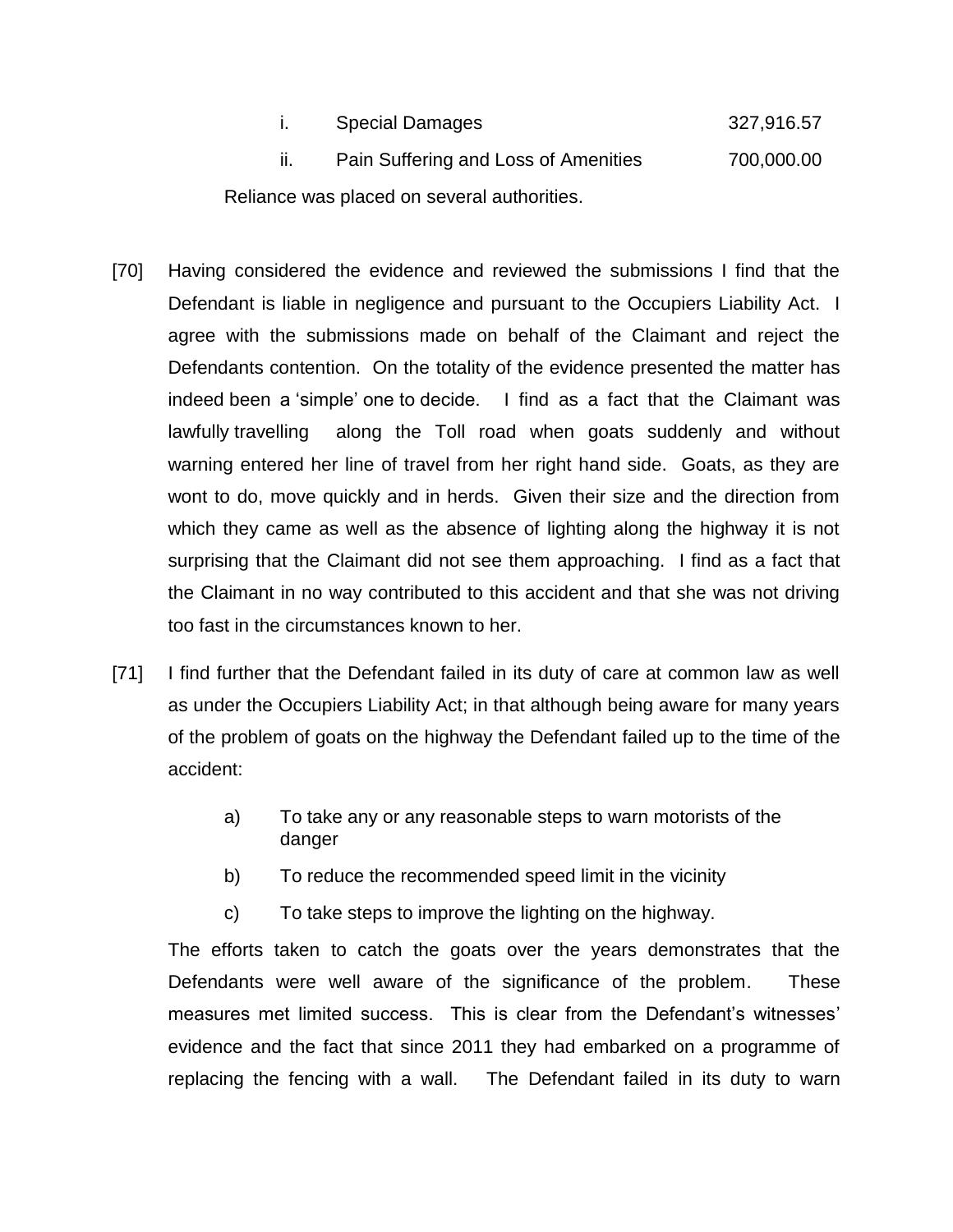motorists using that section of the highway and in particular the claimant. The Defendant also failed to reduce their recommended speed limits. In so far as it is necessary I find that Highway 2000 is private property and occupied by the Defendant which allows access to persons who pay a toll. There is no jurisprudential reason why the Occupiers Liability Act should not apply to the Defendant. It is of no significance that the Claimant had not yet paid the toll. Once on the Toll road she will have had no option but to pay for the use prior to and after passing the Toll booth. I therefore find the Defendant liable at common law and by virtue of the Occupiers Liability Act. The Claimant has not pursued her claim for contractual relief and therefore I will say no more on that account.

- [72] Insofar as damages are concerned the Claimant detailed the pains felt to her neck back and shoulder and the treatment received from Dr. Clifton Reid. She stated that on the  $10<sup>th</sup>$  April 2010 she had to be driven to hospital by a friend as she had severe pains to back and neck.
- [73] The medical reports detail the doctor's finding and prognosis.
	- a. moderately painful distress
	- b. marked restriction to range of motion due to pain
	- c. significant pain when neck extended
	- d. painful movements on right side shoulder
	- e. Tender in distal calf muscle of right leg

The doctor assessed her as suffering multiple soft tissue injuries with mild to moderate whiplash. She was prescribed muscle relaxants and referred to physiotherapy. On his first review a week later he reported that the patient told him of worsening pains that landed her at Andrews Memorial Hospital. He advised her to start physiotherapy. At her last review two weeks later she reported feeling much better. The doctor stated-

> "I expect Ms. Archer to recover fully from her conditions; this typically takes about three months but may be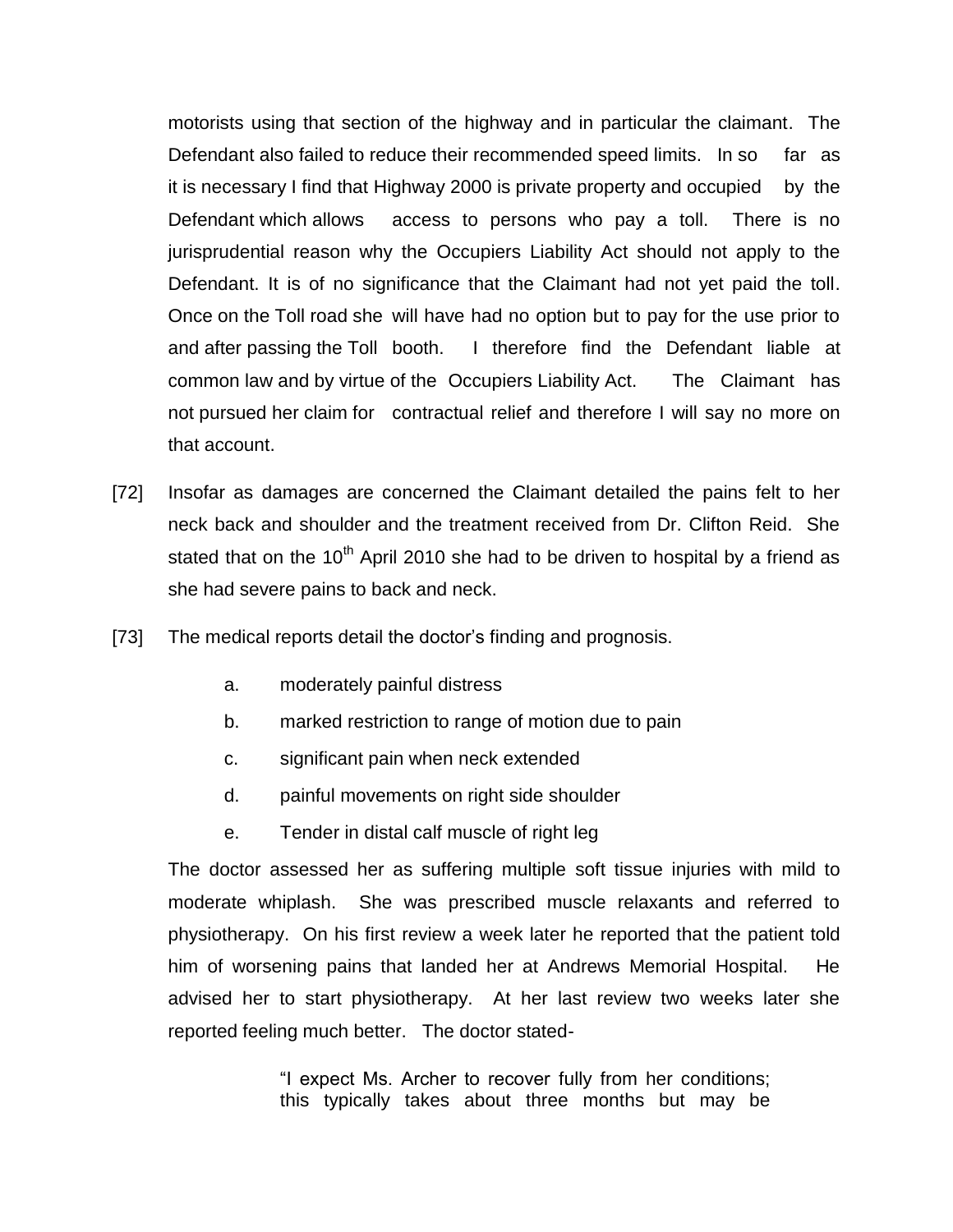prolonged. Indeed it is not unusual for a small subset of patients to wind up with persistent pain well after one or 2 years.

 As an aside the doctor in his account of the accident states that the claimant told him she came upon a herd of goats, "which she had to drive through in order to avoid being hit by the vehicle behind her." This is not stated by the claimant in her witness statement. The claimant was not however asked, about the inconsistency. The content of the doctor's report in this regard is of course hearsay. In any event in the emergency which confronted the Claimant it would not have been unreasonable for her to be concerned about the prospect of being rear ended and to elect the "softer" target of the goats. The Claimant did say that she "ran over" some of them. I find therefore that the doctor's observations do not affect my finding on liability.

- [74] These injuries I find comparable to the following authorities cited to me.
	- a. **Lascelles Allen v. Ameco Caribbean incorporated and Peter Perry unreported Claim no. 2009/HCV 03883** in which the award was \$600,000 for Pain Suffering and loss of Amenities and was made on the  $7<sup>th</sup>$  January 2011.
	- b. **Peter Marshall v. Carlton Cole Khan's** Volume 6 page 109 in which the award for Pain Suffering and loss of Amenities was  $$350,000$  on the 17<sup>th</sup> October 2006.
- [75] When updated Using the Consumer Price Index these awards come to \$688,320 and \$674,905.00 respectively. I however bear in mind the caution issued by Sykes J in **Icilda Osbourne v George Barnes** et al Unreported Claim No. 2005 HCV 2294, that although there ought to be consistency in personal injury claims this ought not to outweigh the fact that the court, "is not compensating an abstract claimant but the one before the Court."
- [76] In that regard therefore I considered that in this case the pain was so intense that days after the collision the Claimant had to go the Andrews